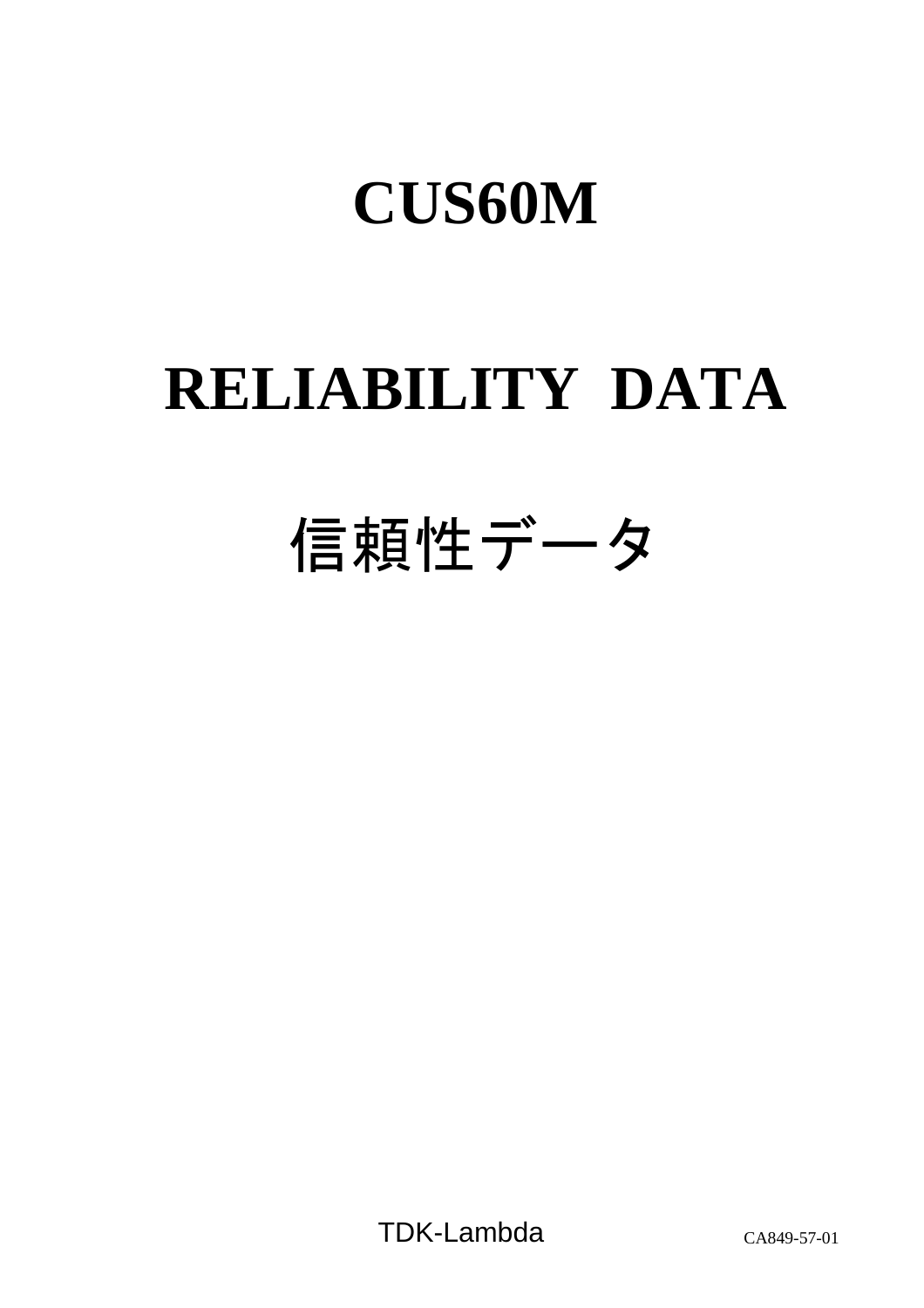## **INDEX**

|                                                                                        | <b>PAGE</b> |
|----------------------------------------------------------------------------------------|-------------|
|                                                                                        |             |
| 2. 部品ディレーティング Component Derating ……………………………………………… R-2~6                              |             |
| 3. 主要部品温度上昇値 Main Components Temperature Rise △T List ·························· R-7∼8 |             |
| 4. 電解コンデンサ推定寿命計算値 Electrolytic Capacitor Lifetime ……………………… R-9~10                     |             |
| 5. アブノーマル試験 Abnormal Test ………………………………………………………… R-11~16                               |             |
| 6. 振動試験 Vibration Test …………………………………………………………… R-17                                    |             |
| 7. ノイズシミュレート試験 Noise Simulate Test …………………………………………… R-18                              |             |
|                                                                                        |             |
| 9. 電圧ディップ試験 ………………………………………………………………… R-20<br>Voltage Dips Immunity Test (SEMI-F47)    |             |

※ 試験結果は、代表データでありますが、全ての製品はほぼ同等な特性を示します。 従いまして、以下の結果は実力値とお考え願います。

Test results are typical data. Nevertheless the following results are considered to be actual capability data because all units have nearly the same characteristics.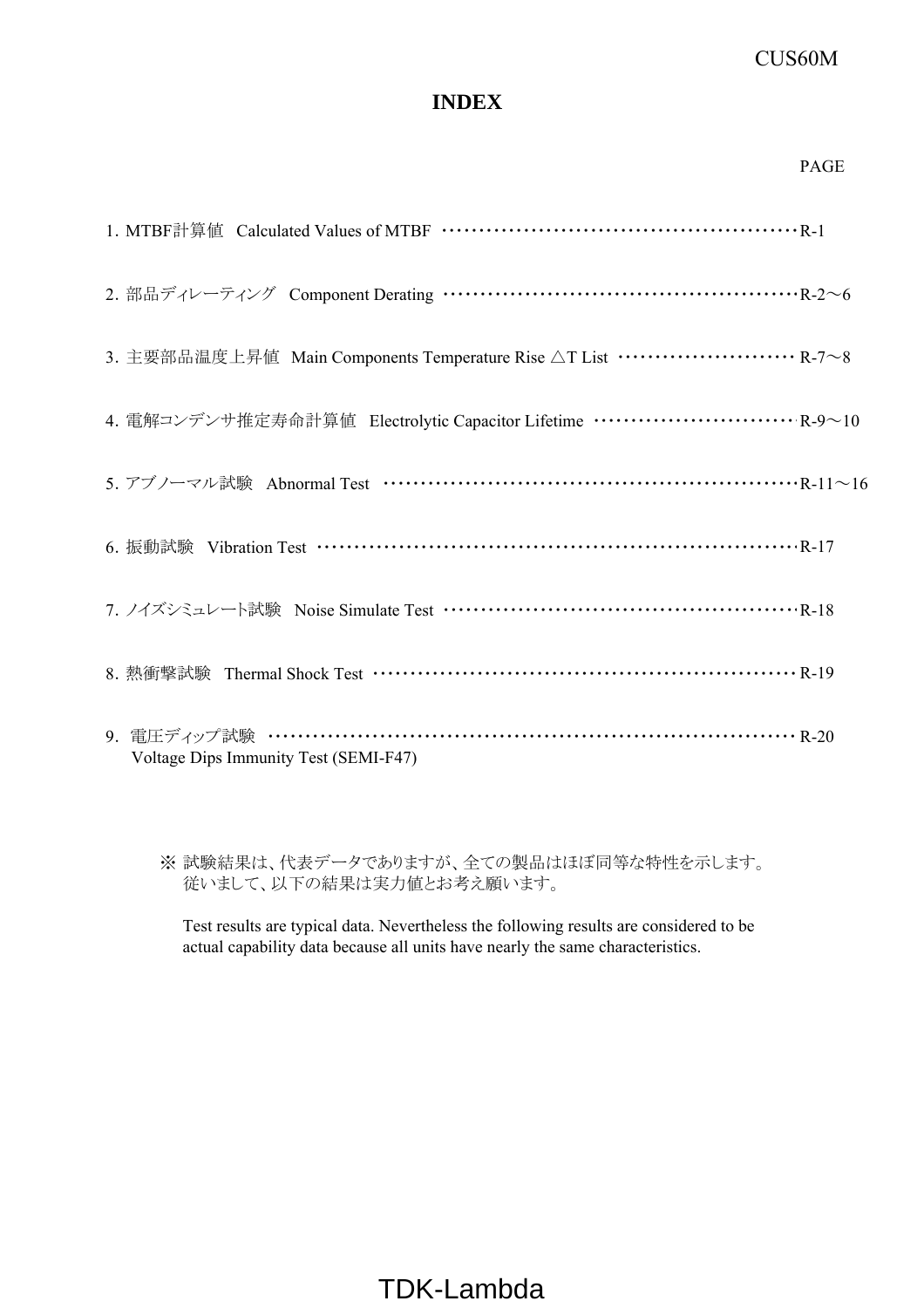#### 1.**MTBF**計算値 **Calculated Values of MTBF**

#### **MODEL** : **CUS60M-24**

#### **(1)** 算出方法 **Calculating Method**

Telcordiaの部品ストレス解析法(\*1)で算出されています。 故障率んssは、それぞれの部品ごとに電気ストレスと動作温度によって決定されます。 Calculated based on parts stress reliability projection of Telcordia (\*1). Individual failure rate  $\lambda_{SS}$  is calculated by the electric stress and temperature rise of the each part.

\*1: Telcordia Document "Reliability Prediction Procedure for Electronic Equipment" (Document number SR-332 Issue3 ,Method I,Quality level II)

$$
\langle \hat{\mathbf{g}} | \mathbf{H} \mathbf{x} \rangle
$$
\n
$$
\mathbf{M} \mathbf{T} \mathbf{B} \mathbf{F} = \frac{1}{\lambda_{\text{equiv}}} = \frac{1}{\pi_E \sum_{i=1}^{m} (N_i \cdot \lambda_{\text{ss}i})} \times 10^9
$$
\n
$$
\lambda_{\text{ss}i} = \lambda_{\text{G}i} \cdot \pi_{\text{Q}i} \cdot \pi_{\text{Si}} \cdot \pi_{\text{Ti}}
$$
\n(Hours)

- $\lambda_{\rm equip}$  :全機器故障率(FITs) Total equipment failure rate (FITs = Failures in10 $^9$  hours)
- λG*<sup>i</sup>* :i 番目の部品に対する基礎故障率 Generic failure rate for the ith part
- πQ*<sup>i</sup>* :i 番目の部品に対する品質ファクタ Quality factor for the ith part
- πS*<sup>i</sup>* :i 番目の部品に対するストレスファクタ Stress factor for the ith part
- πT*<sup>i</sup>* :i 番目の部品に対する温度ファクタ Temperature factor for the ith part
- *m* :異なる部品の数 Number of different part types
- *N <sup>i</sup>* :i 番目の部品の個数 Quantity of ith part type
- π*<sup>E</sup>* :機器の環境ファクタ Equipment environmental factor

#### **(2) MTBF**値 **MTBF Values**

条件 Conditions

| ・入力電圧                | : $115\text{VAC},230\text{VAC}$ |                            | ・出力電圧、電流 : 24VDC, 2.5A (100%) |
|----------------------|---------------------------------|----------------------------|-------------------------------|
| Input voltage        |                                 | Output voltage $&$ current |                               |
|                      | ・環境ファクタ : GB (Ground, Benign)   | ·取付方法                      | :標準取付 A                       |
| Environmental factor |                                 | Mounting method            | : Standard mounting A         |
| ・周囲温度  :25℃,40℃      |                                 |                            |                               |
| Ambient temperature  |                                 |                            |                               |

| MTBF(Vin=115VAC & Ta=25℃) ≒ 6324137.59 時間 (Hours) |  |
|---------------------------------------------------|--|
| MTBF(Vin=115VAC & Ta=40℃) ≒ 3306878.46 時間 (Hours) |  |
| MTBF(Vin=230VAC & Ta=25℃) ≒ 7084410.96 時間 (Hours) |  |
| MTBF(Vin=230VAC & Ta=40℃) ≒ 3709786.45 時間 (Hours) |  |

## $TDK-Lambda$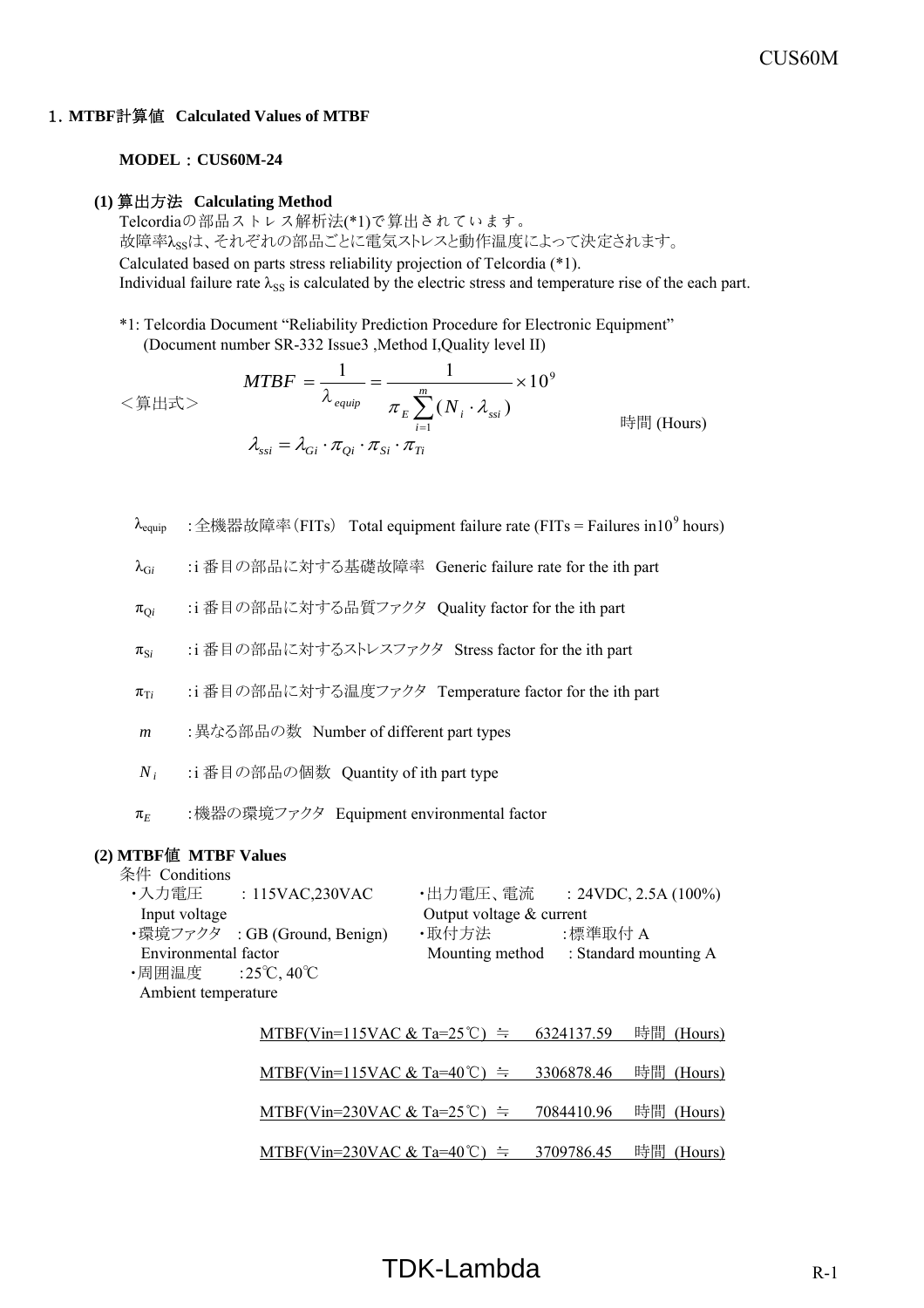## **2**.部品ディレーティング **Components Derating**

#### **MODEL** : **CUS60M**

#### **(1)** 算出方法 **Calculating Method**

(a) 測定方法 Measuring method

| ·取付方法<br>:標準取付  |                   | ・周囲温度                      | : 45°C or 50°C |
|-----------------|-------------------|----------------------------|----------------|
| Mounting method | Standard mounting | Ambient temperature        |                |
| ・入力電圧           | : 115, 230VAC     | ・出力電圧、電流                   | $:100\%$       |
| Input voltage   |                   | Output voltage $&$ current |                |

(b) 半導体 Semiconductors

 ケース温度、消費電力、熱抵抗より使用状態の接合点温度を求め 最大定格、接合点温度との比較を求めました。

 Compared with maximum junction temperature and actual one which is calculated based on case temperature, power dissipation and thermal impedance.

(c) IC、抵抗、コンデンサ等 IC, Resistors, Capacitors, etc.

 周囲温度、使用状態、消費電力など、個々の値は設計基準内に入っています。 Ambient temperature, operating condition, power dissipation and so on are within derating criteria.

|  | (d) 熱抵抗算出方法 Calculating method of thermal impedance |
|--|-----------------------------------------------------|
|--|-----------------------------------------------------|

|                 | $\theta j - c = \frac{T j (max) - T c}{P d (max)}$ $\theta j - a = \frac{T j (max) - T a}{P d (max)}$ $\theta j - 1 = \frac{T j (max) - T 1}{P d (max)}$ |
|-----------------|----------------------------------------------------------------------------------------------------------------------------------------------------------|
| Tc              | :ディレーティングの始まるケース温度 一般に25℃<br>Case Temperature at Start Point of Derating; 25°C in General                                                                |
| Ta              | :ディレーティングの始まる周囲温度 一般に25℃<br>Ambient Temperature at Start Point of Derating; 25°C in General                                                              |
| T <sub>1</sub>  | :ディレーティングの始まるリード温度 一般に25℃<br>Lead Temperature at Start Point of Derating; 25 <sup>°</sup> C in General                                                   |
| Pd(max)         | :最大電力損失<br>Maximum Power Dissipation                                                                                                                     |
|                 | Tj(max) :最大接合点(チャネル)温度<br>(Tch(max)) Maximum Junction (channel) Temperature                                                                              |
| $(\theta$ ch-c) | θj-c :接合点(チャネル)からケースまでの熱抵抗<br>Thermal Impedance between Junction (channel) and Case                                                                      |
| $\theta$ j-a    | :接合点から周囲までの熱抵抗<br>Thermal Impedance between Junction and air                                                                                             |
| $\theta$ j-l    | :接合点からリードまでの熱抵抗<br>Thermal Impedance between Junction and Lead                                                                                           |

## $TDK-Lambda$  R-2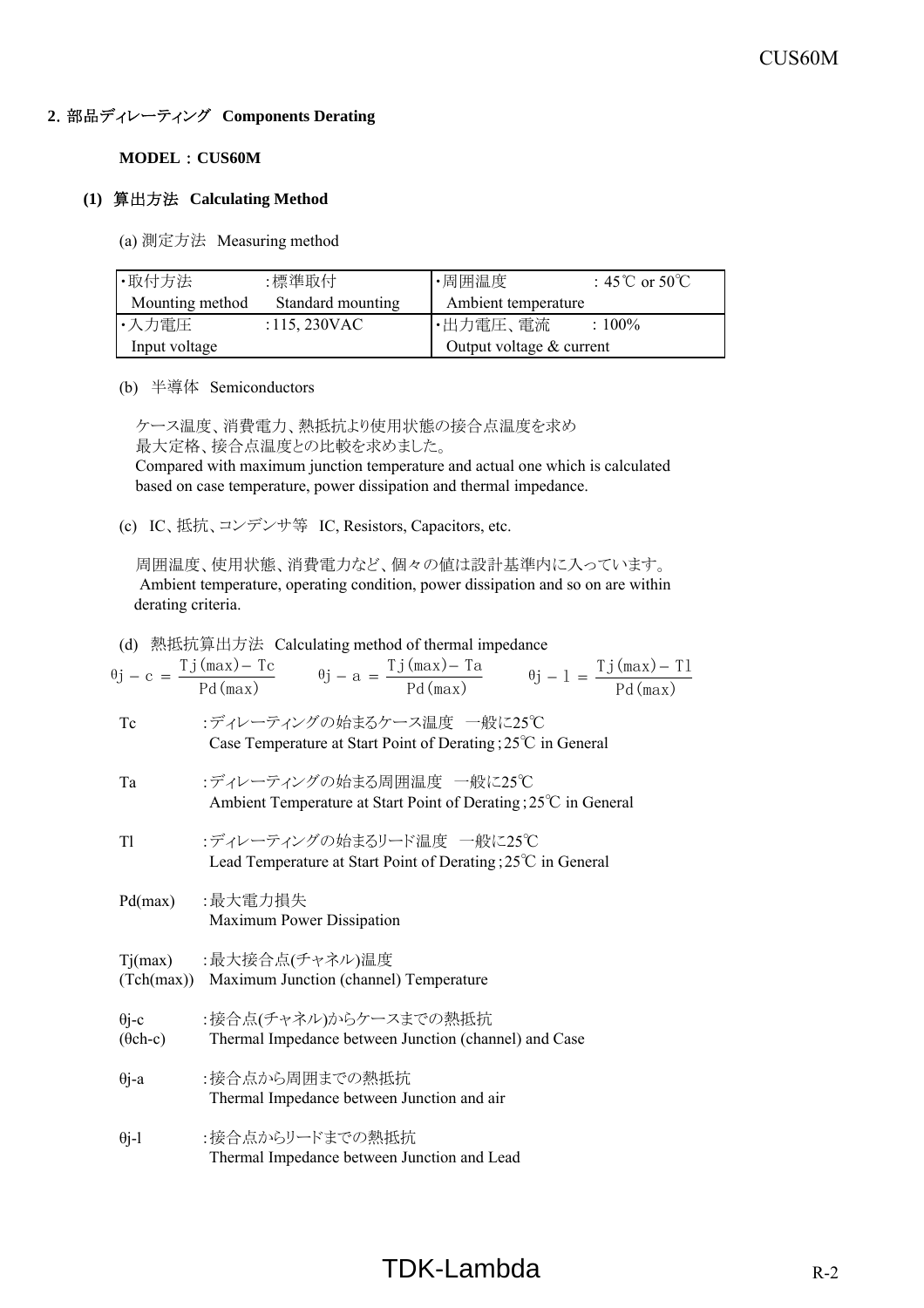| 部品番号                              |                                                                        | $Ta = 45^{\circ}C$<br>$Vin = 115VAC$ |                       |
|-----------------------------------|------------------------------------------------------------------------|--------------------------------------|-----------------------|
| Location No.                      | Load = $100\%$ (Vo: 12V, Io: 5.0A)                                     |                                      |                       |
|                                   |                                                                        |                                      |                       |
| A101                              | T <sub>j</sub> (max) = 150 °C                                          | $\theta$ j-a = 162.0 °C/W            |                       |
| $NCP1234BD100R2G$ $Pd = 100.0$ mW |                                                                        | $\triangle$ Ta=51.8°C                | Ta=96.8 $\degree$ C   |
| <b>ONSEMI</b>                     | Tj=Ta+(( $\theta$ j-a)×Pd)=113.0 °C                                    |                                      |                       |
|                                   | $D.F. = 75.33\%$                                                       |                                      |                       |
| A201                              | Tj (max) = 150 °C                                                      | $\theta$ j-c = 76.0 °C/W             |                       |
| TL431AQDBZR                       | $Pd = 21.4$ mW                                                         | $\triangle Tc = 42.9^{\circ}C$       | Tc= $87.9$ °C         |
| <b>TI</b>                         | T <sub>j</sub> = T <sub>c</sub> + ((θj-c) × P <sub>d</sub> ) = 89.5 °C |                                      |                       |
|                                   | $D.F. = 59.68\%$                                                       |                                      |                       |
| Q1                                | Tch (max) = $150$ °C                                                   | $\theta$ ch-c = 5.0 °C/W             | Pd (max) = $25.0 W$   |
| STF13N60M2                        | $Pd = 1.45 W$                                                          | $\triangle Tc = 65.0^{\circ}C$       | Tc= $110.0$ °C        |
| <b>ST MICRO</b>                   | Tch=Tc+ (( $\theta$ ch-c) × Pd) = 117.3 °C                             |                                      |                       |
|                                   | $D.F. = 78.17\%$                                                       |                                      |                       |
| D1                                | Tj (max) = 150 °C                                                      | $\theta$ j-c = 8.0 °C/W              |                       |
| <b>GBL206</b>                     | $Pd = 0.9 W$                                                           | $\Delta Tc = 66.7^{\circ}C$          | Tc= $111.7$ °C        |
| <b>LITE ON</b>                    | $Tj = Tc + ((\theta j - c) \times Pd) = 118.9^{\circ}C$                |                                      |                       |
|                                   | $D.F. = 79.27\%$                                                       |                                      |                       |
| D51                               | T <sub>j</sub> (max) = 175 °C                                          | $\theta$ j-c = 0.8 °C/W              |                       |
| STPS30H60CT                       | $Pd = 2.8 W$                                                           | $\triangle Tc = 83.0^{\circ}C$       | Tc= $128.0$ °C        |
| <b>STMICRO</b>                    | $T = Tc + ((\theta i - c) \times Pd) = 130.2^{\circ}C$                 |                                      |                       |
|                                   | $D.F. = 74.42\%$                                                       |                                      |                       |
| D101                              | Tj (max) = 150 °C                                                      | $\theta$ j-c = 30.0 °C/W             |                       |
| 1SR154-600TE25                    | $Pd = 0.1265$ W                                                        | $\triangle Tc = 70.7^{\circ}C$       | Tc= $115.7^{\circ}$ C |
| <b>ROHM</b>                       | $T = Tc + ((\theta i - c) \times Pd) = 115.7^{\circ}C$                 |                                      |                       |
|                                   | $D.F. = 77.14\%$                                                       |                                      |                       |
| D103                              | T <sub>j</sub> (max) = 150 °C                                          | $\theta$ j-a = 130.0 °C/W            |                       |
| CRH01(TE85L,Q)                    | $Pd = 83.3$ mW                                                         | $\triangle$ Ta=56.3°C                | Ta= $101.3$ °C        |
| <b>TOSHIBA</b>                    | Tj=Ta+(( $\theta$ j-a)×Pd) =112.1 °C                                   |                                      |                       |
|                                   | $D.F. = 74.75\%$                                                       |                                      |                       |
| D <sub>201</sub>                  | Tj (max) = 150 °C                                                      | $\theta$ j-a = 130.0 °C/W            |                       |
| CRH01(TE85L,Q)                    | $Pd = 6.7$ mW                                                          | $\triangle$ Ta=56.7°C                | Ta= $101.7$ °C        |
| <b>TOSHIBA</b>                    | Tj=Ta+(( $\theta$ j-a)×Pd)=102.6 °C                                    |                                      |                       |
|                                   | $D.F. = 68.38\%$                                                       |                                      |                       |
| D <sub>202</sub>                  | Tj (max) = 150 °C                                                      | $\theta$ j-a = 130.0 °C/W            |                       |
| CRH01(TE85L,Q)                    | $Pd = 17.6$ mW                                                         | $\triangle$ Ta=58.4°C                | Ta= $103.4$ °C        |
| <b>TOSHIBA</b>                    | Tj=Ta+(( $\theta$ j-a)×Pd)=105.7°C                                     |                                      |                       |
|                                   | $D.F. = 70.46\%$                                                       |                                      |                       |
| PC101                             | T <sub>j</sub> (max) = 125 °C                                          | $\theta$ j-a = 666.7 °C/W            | $Pd(max) = 150.0$ mW  |
| TLP385(D4GR-TL,E $Pd = 0.43$ mW   |                                                                        | $\Delta$ Ta=41.6°C                   | Ta= $86.6^{\circ}$ C  |
| (DETECTOR)                        | Tj=Ta+(( $\theta$ j-a)×Pd)=86.9°C                                      |                                      |                       |
| <b>TOSHIBA</b>                    | $D.F. = 69.51\%$                                                       |                                      |                       |
| PC101                             | Tj (max) = 125 °C                                                      | $\theta$ j-a = 350.0 °C/W            | $Pd(max) = 100.0$ mW  |
| TLP385(D4GR-TL,E $Pd = 1.94$ mW   |                                                                        | $\Delta$ Ta=41.6°C                   | Ta= $86.6^{\circ}$ C  |
| (LED)                             | Tj=Ta+(( $\theta$ j-a) × Pd) = 87.3 °C                                 |                                      |                       |
| <b>TOSHIBA</b>                    | $D.F. = 69.82\%$                                                       |                                      |                       |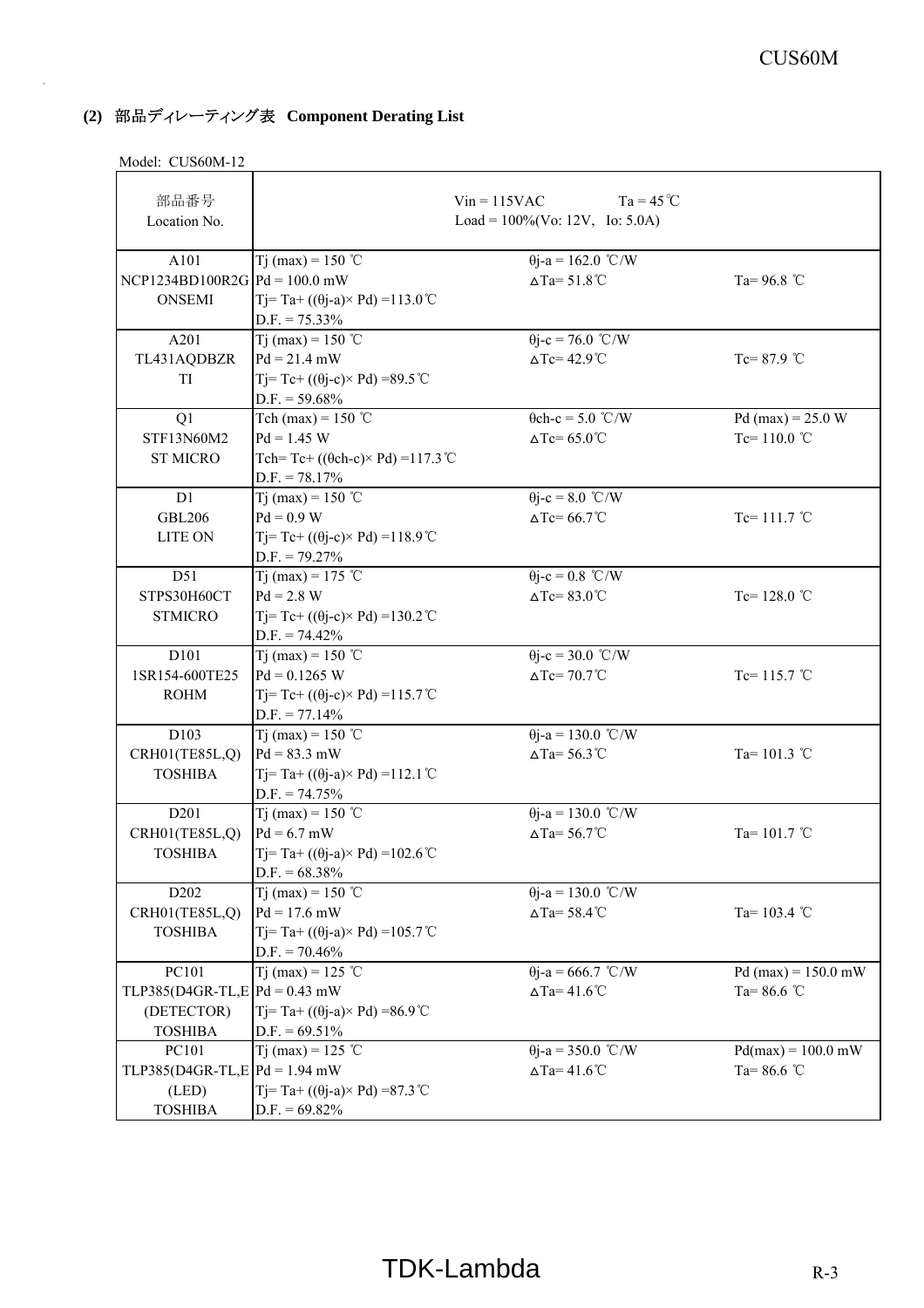| 部品番号                                     |                                                                            | $Ta = 45^{\circ}C$<br>$Vin = 230VAC$               |                                        |
|------------------------------------------|----------------------------------------------------------------------------|----------------------------------------------------|----------------------------------------|
| Location No.                             |                                                                            | Load = $100\%$ (Vo: 12V, Io: 5.0A)                 |                                        |
| A101                                     | Tj (max) = 150 °C                                                          | $\theta$ j-a = 162.0 °C/W                          |                                        |
| $NCP1234BD100R2G$ $Pd = 79.2$ mW         |                                                                            | $\triangle$ Ta=45.4°C                              | Ta= $90.4$ °C                          |
| <b>ONSEMI</b>                            | Tj=Ta+(( $\theta$ j-a)×Pd)=103.2°C                                         |                                                    |                                        |
|                                          | $D.F. = 68.82\%$                                                           |                                                    |                                        |
| A201                                     | T <sub>i</sub> (max) = 150 °C                                              | $\theta$ j-c = 76.0 °C/W                           |                                        |
| TL431AQDBZR                              | $Pd = 21.4$ mW                                                             | $\triangle Tc = 42.7^{\circ}C$                     | Tc= $87.7^{\circ}$ C                   |
| TI                                       | Tj=Tc+ (( $\theta$ j-c) × Pd) = 89.3 °C                                    |                                                    |                                        |
|                                          | $D.F. = 59.55\%$                                                           |                                                    |                                        |
| Q1                                       | Tch (max) = $150$ °C                                                       | $\theta$ ch-c = 5.0 °C/W                           | Pd (max) = $25.0 W$                    |
| STF13N60M2                               | $Pd = 1.75 W$                                                              | $\triangle Tc = 56.9^{\circ}C$                     | Tc= $101.9$ °C                         |
| <b>ST MICRO</b>                          | Tch=Tc+ (( $\theta$ ch-c) × Pd) = 110.7 °C                                 |                                                    |                                        |
|                                          | $D.F. = 73.77\%$                                                           |                                                    |                                        |
| D1                                       | T <sub>j</sub> (max) = 150 °C                                              | $\theta$ j-c = 8.0 °C/W                            |                                        |
| <b>GBL206</b>                            | $Pd = 0.6 W$                                                               | $\triangle Tc = 51.0^{\circ}C$                     | Tc=96.0 $°C$                           |
| <b>LITE ON</b>                           | $Tj = Tc + ((\theta j - c) \times Pd) = 100.8$ °C                          |                                                    |                                        |
|                                          | $D.F. = 67.2\%$                                                            |                                                    |                                        |
| D51                                      | Tj (max) = 175 °C                                                          | $\theta$ j-c = 0.8 °C/W                            |                                        |
| STPS30H60CT                              | $Pd = 2.8 W$                                                               | $\triangle Tc = 82.0^{\circ}C$                     | Tc= $127.0$ °C                         |
| <b>STMICRO</b>                           | $T = Tc + ((\theta i - c) \times Pd) = 129.2^{\circ}C$<br>$D.F. = 73.85\%$ |                                                    |                                        |
| D101                                     | T <sub>j</sub> (max) = 150 °C                                              | $\theta$ j-c = 30.0 °C/W                           |                                        |
| 1SR154-600TE25                           | $Pd = 0.1078$ W                                                            | $\triangle Tc = 64.3^{\circ}C$                     | Tc=109.3 °C                            |
| <b>ROHM</b>                              | Tj=Tc+(( $\theta$ j-c) × Pd) = 109.3 °C                                    |                                                    |                                        |
|                                          | $D.F. = 72.87\%$                                                           |                                                    |                                        |
| D103                                     | Tj (max) = 150 °C                                                          | $\theta$ j-a = 130.0 °C/W                          |                                        |
| CRH01(TE85L,Q)                           | $Pd = 81.0$ mW                                                             | $\triangle$ Ta=52.9°C                              | Ta= $97.9$ °C                          |
| <b>TOSHIBA</b>                           | $T = Ta + ((\theta - a) \times Pd) = 108.4^{\circ}C$                       |                                                    |                                        |
|                                          | $D.F. = 72.29\%$                                                           |                                                    |                                        |
| D201                                     | Tj (max) = 150 °C                                                          | $\theta$ j-a = 130.0 °C/W                          |                                        |
| CRH01(TE85L,Q)                           | $Pd = 12.0$ mW                                                             | $\triangle$ Ta=57.0°C                              | Ta= $102.0$ °C                         |
| <b>TOSHIBA</b>                           | $T = Ta + ((\theta - a) \times Pd) = 103.6^{\circ}C$                       |                                                    |                                        |
|                                          | $D.F. = 69.04\%$                                                           |                                                    |                                        |
| D202                                     | T <sub>j</sub> (max) = 150 °C                                              | $\theta$ j-a = 130.0 °C/W                          |                                        |
| CRH01(TE85L,Q)                           | $Pd = 31.4$ mW                                                             | $\triangle$ Ta=59.3°C                              | Ta= $104.3$ °C                         |
| <b>TOSHIBA</b>                           | Tj=Ta+(( $\theta$ j-a)×Pd)=108.4 °C                                        |                                                    |                                        |
|                                          | $D.F. = 72.25\%$                                                           |                                                    |                                        |
| PC101<br>TLP385(D4GR-TL,E $Pd = 0.41$ mW | Tj (max) = 125 °C                                                          | $\theta$ j-a = 666.7 °C/W<br>$\triangle$ Ta=37.0°C | $Pd$ (max) = 150.0 mW<br>Ta= $82.0$ °C |
| (DETECTOR)                               | Tj=Ta+(( $\theta$ j-a)×Pd)=82.3 °C                                         |                                                    |                                        |
| <b>TOSHIBA</b>                           | $D.F. = 65.82\%$                                                           |                                                    |                                        |
| PC101                                    | Tj (max) = 125 °C                                                          | $\theta$ j-a = 350.0 °C/W                          | $Pd(max) = 100.0$ mW                   |
| TLP385(D4GR-TL,E  Pd = 1.73 mW           |                                                                            | $\triangle$ Ta=37.0°C                              | Ta= $82.0$ °C                          |
| (LED)                                    | Tj=Ta+(( $\theta$ j-a)×Pd)=82.6 °C                                         |                                                    |                                        |
| <b>TOSHIBA</b>                           | $D.F. = 66.08\%$                                                           |                                                    |                                        |
|                                          |                                                                            |                                                    |                                        |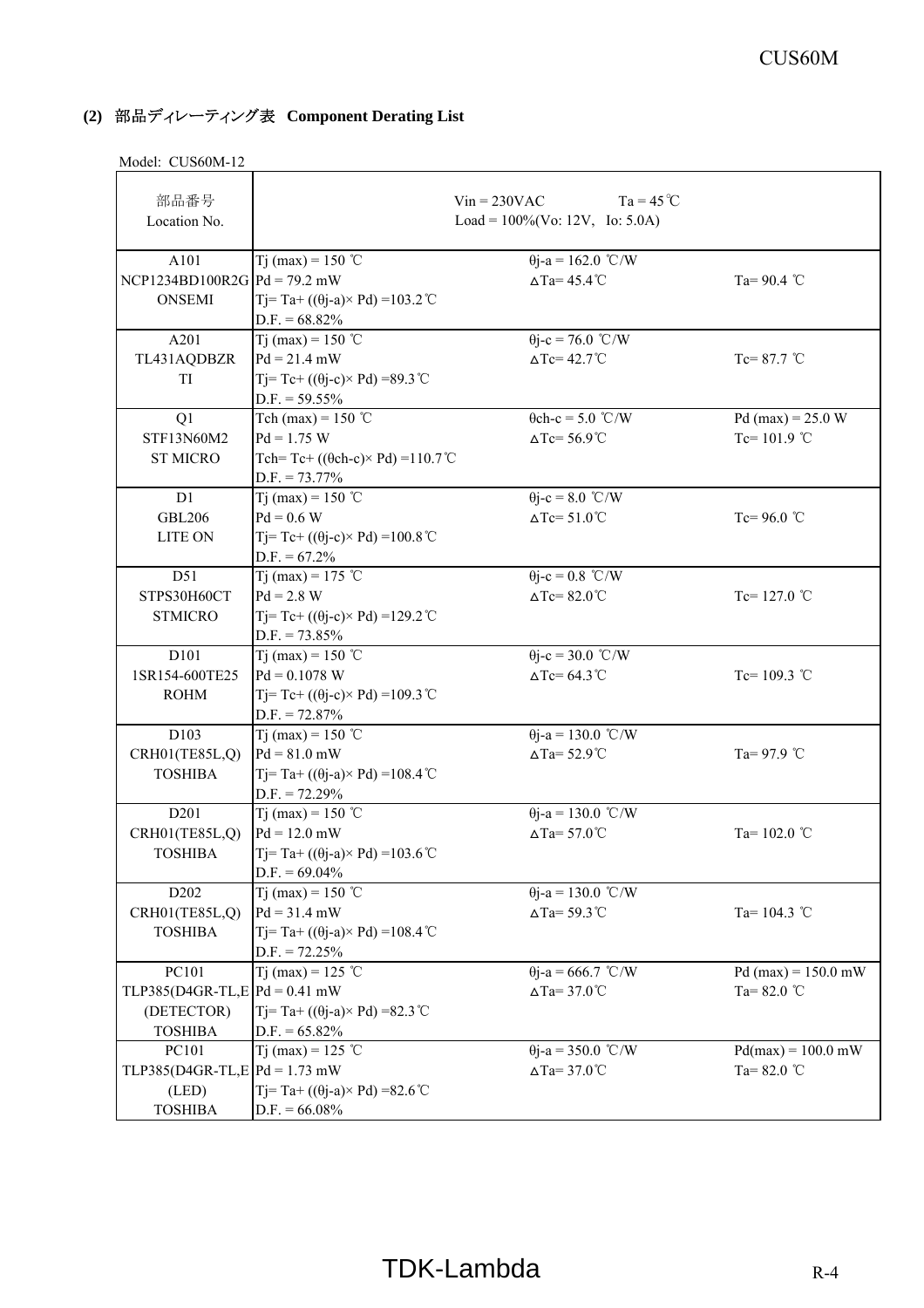|                 | 部品番号<br>Location No.             | $Vin = 115VAC$<br>$Ta = 50^{\circ}C$<br>Load = $100\%$ (Vo: 24V, Io: 2.5A) |                                |                       |
|-----------------|----------------------------------|----------------------------------------------------------------------------|--------------------------------|-----------------------|
|                 |                                  |                                                                            |                                |                       |
|                 | A101                             | Tj (max) = 150 °C                                                          | $\theta$ j-a = 162.0 °C/W      |                       |
|                 | $NCP1234BD100R2G$ $Pd = 86.2$ mW |                                                                            | $\triangle$ Ta=42.6°C          | Ta= $92.6$ °C         |
|                 | <b>ONSEMI</b>                    | Tj=Ta+(( $\theta$ j-a)×Pd)=106.6 °C                                        |                                |                       |
|                 |                                  | $D.F. = 71.04\%$                                                           |                                |                       |
|                 | A201                             | T <sub>j</sub> (max) = 150 °C                                              | $\theta$ j-c = 76.0 °C/W       |                       |
|                 | TL431AQDBZR                      | $Pd = 101.7$ mW                                                            | $\triangle Tc = 32.8^{\circ}C$ | Tc= $82.8$ °C         |
|                 | TI                               | Tj=Tc+ (( $\theta$ j-c) × Pd) = 90.5 °C                                    |                                |                       |
|                 |                                  | $D.F. = 60.35\%$                                                           |                                |                       |
|                 | Q1                               | Tch (max) = $150$ °C                                                       | $\theta$ ch-c = 5.0 °C/W       | Pd (max) = $25.0 W$   |
|                 | STF13N60M2                       | $Pd = 1.47 W$                                                              | $\triangle Tc = 58.8^{\circ}C$ | Tc= $108.8$ °C        |
|                 | <b>ST MICRO</b>                  | Tch=Tc+ (( $\theta$ ch-c) × Pd) = 116.2 °C                                 |                                |                       |
|                 |                                  | $D.F. = 77.43\%$                                                           |                                |                       |
|                 | D1                               | T <sub>i</sub> (max) = 150 °C                                              | $\theta$ j-c = 8.0 °C/W        |                       |
|                 | <b>GBL206</b>                    | $Pd = 0.8 W$                                                               | $\triangle Tc = 58.8^{\circ}C$ | Tc= $108.8$ °C        |
|                 | <b>LITE ON</b>                   | Tj=Tc+ (( $\theta$ j-c) × Pd) = 115.2 °C                                   |                                |                       |
|                 |                                  | $D.F. = 76.8\%$                                                            |                                |                       |
|                 | D51                              | T <sub>j</sub> (max) = 175 °C                                              | $\theta$ j-c = 3.0 °C/W        |                       |
|                 | FCGS20BU12                       | $Pd = 2.2 W$                                                               | $\triangle Tc = 60.3$ °C       | Tc= $110.3$ °C        |
|                 | <b>NIHON INTER</b>               | Tj=Tc+(( $\theta$ j-c) × Pd) = 116.9 °C                                    |                                |                       |
|                 | D101                             | $D.F. = 66.8\%$<br>Tj (max) = 150 °C                                       | $\theta$ j-c = 30.0 °C/W       |                       |
|                 | 1SR154-600TE25                   | $Pd = 0.0136$ W                                                            | $\triangle Tc = 47.8^{\circ}C$ | Tc=97.8 $°C$          |
|                 | <b>ROHM</b>                      | Tj=Tc+ (( $\theta$ j-c) × Pd) =97.8 °C                                     |                                |                       |
| $D.F. = 65.2\%$ |                                  |                                                                            |                                |                       |
|                 | D103                             | Tj (max) = 150 °C                                                          | $\theta$ j-a = 130.0 °C/W      |                       |
|                 | CRH01(TE85L,Q)                   | $Pd = 2.8$ mW                                                              | $\triangle$ Ta=42.6°C          | Ta= $92.6$ °C         |
|                 | <b>TOSHIBA</b>                   | Tj=Ta+(( $\theta$ j-a)×Pd)=93.0 °C                                         |                                |                       |
|                 |                                  | $D.F. = 61.98\%$                                                           |                                |                       |
|                 | D201                             | Tj (max) = 150 °C                                                          | $\theta$ j-a = 130.0 °C/W      |                       |
|                 | CRH01(TE85L,Q)                   | $Pd = 4.4$ mW                                                              | $\triangle$ Ta=38.1°C          | Ta= $88.1^{\circ}$ C  |
|                 | <b>TOSHIBA</b>                   | Tj = Ta + $((\theta j - a) \times Pd)$ = 88.7 °C                           |                                |                       |
|                 |                                  | $D.F. = 59.11\%$                                                           |                                |                       |
|                 | D202                             | T <sub>j</sub> (max) = 150 °C                                              | $\theta$ j-a = 130.0 °C/W      |                       |
|                 | CRH01(TE85L,Q)                   | $Pd = 14.1$ mW                                                             | $\triangle$ Ta=39.4°C          | Ta= $89.4$ °C         |
|                 | <b>TOSHIBA</b>                   | Tj=Ta+(( $\theta$ j-a) × Pd) =91.2 °C                                      |                                |                       |
|                 |                                  | $D.F. = 60.82\%$                                                           |                                |                       |
|                 | PC101                            | Tj (max) = 125 °C                                                          | $\theta$ j-a = 666.7 °C/W      | $Pd$ (max) = 150.0 mW |
|                 | TLP385(D4GR-TL,E $Pd = 0.42$ mW  |                                                                            | $\triangle$ Ta=33.6°C          | Ta= $83.6$ °C         |
|                 | (DETECTOR)                       | Tj=Ta+( $(\theta$ j-a)×Pd)=83.9°C                                          |                                |                       |
|                 | <b>TOSHIBA</b>                   | $D.F. = 67.1\%$                                                            |                                |                       |
|                 | PC101                            | Tj (max) = 125 °C                                                          | $\theta$ j-a = 350.0 °C/W      | $Pd(max) = 100.0$ mW  |
|                 | TLP385(D4GR-TL,E $Pd = 5.64$ mW  |                                                                            | $\triangle$ Ta=33.6°C          | Ta= $83.6$ °C         |
|                 | (LED)                            | Tj=Ta+(( $\theta$ j-a)×Pd)=85.6 °C                                         |                                |                       |
|                 | <b>TOSHIBA</b>                   | $D.F. = 68.46\%$                                                           |                                |                       |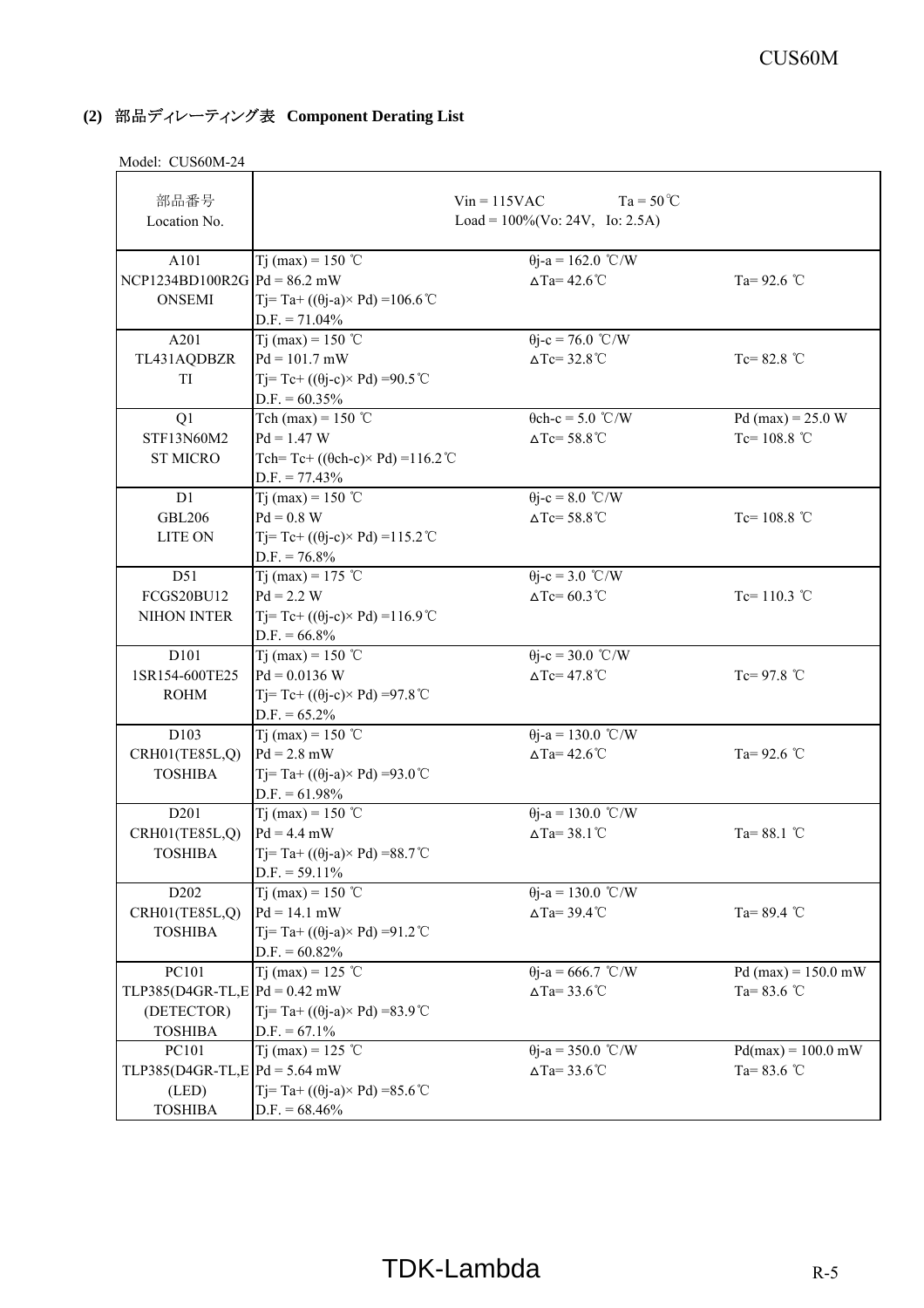| 部品番号                             |                                                         | $Ta = 50^{\circ}C$<br>$Vin = 230VAC$ |                      |
|----------------------------------|---------------------------------------------------------|--------------------------------------|----------------------|
| Location No.                     |                                                         | Load = $100\%$ (Vo: 24V, Io: 2.5A)   |                      |
|                                  |                                                         |                                      |                      |
| A101                             | T <sub>j</sub> (max) = 150 °C                           | $\theta$ j-a = 162.0 °C/W            |                      |
| $NCP1234BD100R2G$ $Pd = 66.9$ mW |                                                         | $\triangle$ Ta=37.2°C                | Ta= $87.2$ °C        |
| <b>ONSEMI</b>                    | Tj= Ta+ ((θj-a)× Pd) =98.0 ℃                            |                                      |                      |
|                                  | $D.F. = 65.36\%$                                        |                                      |                      |
| A201                             | Tj (max) = 150 °C                                       | $\theta$ j-c = 76.0 °C/W             |                      |
| TL431AQDBZR                      | $Pd = 91.6$ mW                                          | $\triangle Tc = 33.2^{\circ}C$       | $Tc = 83.2$ °C       |
| TI                               | Ti= Tc+ $((\theta$ j-c $)\times$ Pd $)$ =90.2 °C        |                                      |                      |
|                                  | $D.F. = 60.11\%$                                        |                                      |                      |
| Q1                               | Tch (max) = $150$ °C                                    | $\theta$ ch-c = 5.0 °C/W             | Pd (max) = $25.0 W$  |
| STF13N60M2                       | $Pd = 2.26 W$                                           | $\triangle Tc = 50.0^{\circ}C$       | Tc= $100.0$ °C       |
| <b>ST MICRO</b>                  | Tch=Tc+ (( $\theta$ ch-c) × Pd) = 111.3 °C              |                                      |                      |
|                                  | $D.F. = 74.2\%$                                         |                                      |                      |
| D1                               | Tj (max) = 150 °C                                       | $\theta$ j-c = 8.0 °C/W              |                      |
| <b>GBL206</b>                    | $Pd = 0.4 W$                                            | $\triangle Tc = 44.1^{\circ}C$       | Tc=94.1 $°C$         |
| <b>LITE ON</b>                   | Tj=Tc+ (( $\theta$ j-c) × Pd) = 97.3 °C                 |                                      |                      |
|                                  | $D.F. = 64.87\%$                                        |                                      |                      |
| D51                              | Tj (max) = 175 °C                                       | $\theta$ j-c = 3.0 °C/W              |                      |
| <b>FCGS20BU12</b>                | $Pd = 2.2 W$                                            | $\Delta Tc = 61.4^{\circ}C$          | Tc= $111.4$ °C       |
| NIHON INTER                      | $Tj = Tc + ((\theta j - c) \times Pd) = 118.0^{\circ}C$ |                                      |                      |
|                                  | $D.F. = 67.43\%$                                        |                                      |                      |
| D101                             | Tj (max) = 150 °C                                       | $\theta$ j-c = 30.0 °C/W             |                      |
| 1SR154-600TE25                   | $Pd = 0.0109$ W                                         | $\triangle Tc = 44.8^{\circ}C$       | Tc=94.8 $°C$         |
| <b>ROHM</b>                      | $T = Tc + ((\theta j - c) \times Pd) = 94.8^{\circ}C$   |                                      |                      |
|                                  | $D.F. = 63.2\%$                                         |                                      |                      |
| D103                             | T <sub>j</sub> (max) = 150 °C                           | $\theta$ j-a = 130.0 °C/W            |                      |
| CRH01(TE85L,Q)                   | $Pd = 1.3$ mW                                           | $\triangle$ Ta=40.0°C                | Ta=90.0 °C           |
| <b>TOSHIBA</b>                   | Tj= Ta+ ((θj-a)× Pd) =90.2 ℃                            |                                      |                      |
|                                  | $D.F. = 60.11\%$                                        |                                      |                      |
| D <sub>201</sub>                 | Tj (max) = 150 °C                                       | $\theta$ j-a = 130.0 °C/W            |                      |
| CRH01(TE85L,Q)                   | $Pd = 7.2$ mW                                           | $\triangle$ Ta=40.9°C                | Ta= $90.9$ °C        |
| <b>TOSHIBA</b>                   | Tj=Ta+( $(\theta$ j-a)×Pd)=91.8 °C                      |                                      |                      |
|                                  | $D.F. = 61.22\%$                                        |                                      |                      |
| D <sub>202</sub>                 | Tj (max) = 150 °C                                       | $\theta$ j-a = 130.0 °C/W            |                      |
| CRH01(TE85L,Q)                   | $Pd = 15.2$ mW                                          | $\triangle$ Ta=42.2°C                | Ta= $92.2$ °C        |
| <b>TOSHIBA</b>                   | Tj=Ta+(( $\theta$ j-a)×Pd)=94.2 °C                      |                                      |                      |
|                                  | $D.F. = 62.78\%$                                        |                                      |                      |
| PC101                            | T <sub>j</sub> (max) = 125 °C                           | $\theta$ j-a = 666.7 °C/W            | $Pd(max) = 150.0$ mW |
| TLP385(D4GR-TL,E $Pd = 0.4$ mW   |                                                         | $\triangle$ Ta=29.5°C                | Ta= $79.5$ °C        |
| (DETECTOR)                       | Tj=Ta+(( $\theta$ j-a)×Pd)=79.8 °C                      |                                      |                      |
| <b>TOSHIBA</b>                   | $D.F. = 63.81\%$                                        |                                      |                      |
| PC101                            | Tj (max) = 125 °C                                       | $\overline{\theta}$ j-a = 350.0 °C/W | $Pd(max) = 100.0$ mW |
| TLP385(D4GR-TL,E $Pd = 5.16$ mW  |                                                         | $\triangle$ Ta=29.5°C                | Ta= $79.5$ °C        |
| (LED)                            | Tj=Ta+(( $\theta$ j-a) × Pd) = 81.3 °C                  |                                      |                      |
| <b>TOSHIBA</b>                   | $D.F. = 65.04\%$                                        |                                      |                      |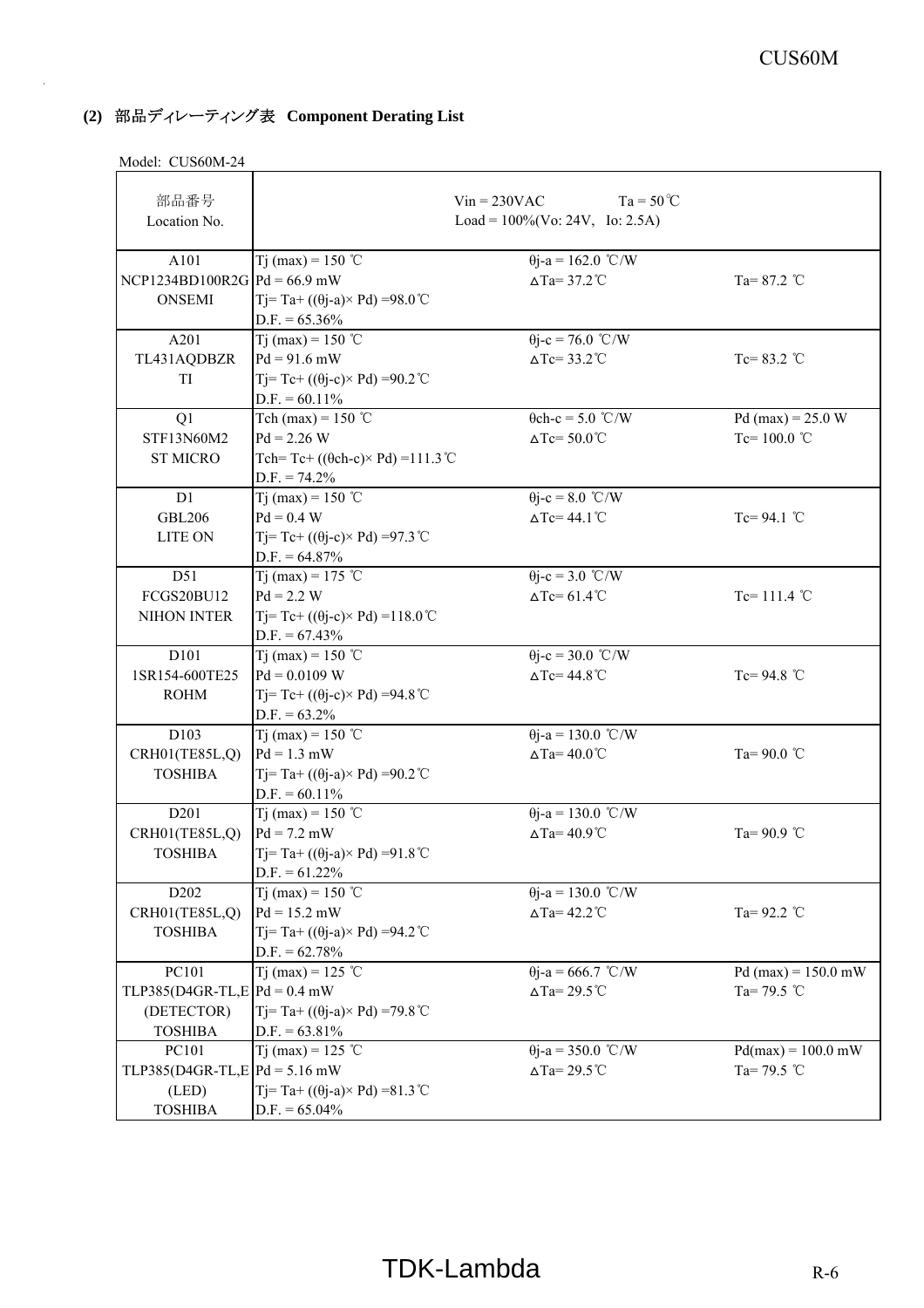## **3**.主要部品温度上昇値 **Main Components Temperature Rise** △**T List**

## **MODEL : CUS60M**

## **(1)** 測定条件 **Measuring Conditions**

|                                  | <b>Standard Mounting</b> |               |  |
|----------------------------------|--------------------------|---------------|--|
| 取付方法<br>Mounting Method          |                          | CN1(INPUT)    |  |
| (標準取付)<br>(Standard Mounting)    |                          |               |  |
| 入力電圧 Vin<br>Input Voltage        | 115VAC                   |               |  |
| 出力電圧 Vo<br>Output Voltage        | 12VDC                    | 24VDC         |  |
| 出力電流 Io<br><b>Output Current</b> | $5A(100\%)$              | $2.5A(100\%)$ |  |

## **(2)** 測定結果 **Measuring Results**

|                |                        | $\Delta T$ Temperature Rise (°C) |                    |
|----------------|------------------------|----------------------------------|--------------------|
| 出力ディレーティング     |                        | Io= $100\%$                      |                    |
|                | <b>Output Derating</b> | Ta= $45^{\circ}$ C               | Ta= $50^{\circ}$ C |
| 部品番号           | 部品名                    | 取付方向                             |                    |
| Location No.   | Part name              | <b>Standard Mounting</b>         |                    |
|                |                        | 12VDC                            | 24VDC              |
| A101           | IC                     | 51.8                             | 42.6               |
| A201           | $\rm{IC}$              | 42.9                             | 32.8               |
| C4             | E.CAP.                 | 38.2                             | 31.5               |
| C <sub>5</sub> | E.CAP.                 | 47.5                             | 39.2               |
| C51A           | E.CAP.                 | 54.2                             | 33.3               |
| C51B           | E.CAP.                 | 46.6                             | 28.7               |
| C51C           | E.CAP.                 |                                  |                    |
| C52            | E.CAP.                 | 32.4                             | 18.7               |
| D1             | <b>BRIDGE DIODE</b>    | 66.7                             | 58.8               |
| D51            | S.B.D                  | 83.0                             | 60.3               |
| L1             | <b>BALUN COIL</b>      | 38.5                             | 33.6               |
| L2             | <b>BALUN COIL</b>      | 54.2                             | 46.2               |
| L51            | <b>CHOKE COIL</b>      | 52.8                             | 34.0               |
| L53            | CHOKE COIL             | 48.8                             | 26.7               |
| PC101          | PHOTO COUPLER          | 41.6                             | 33.6               |
| Q1             | <b>MOSFET</b>          | 65.0                             | 58.8               |
| T1             | <b>TRANSFORMER</b>     | 67.0                             | 48.9               |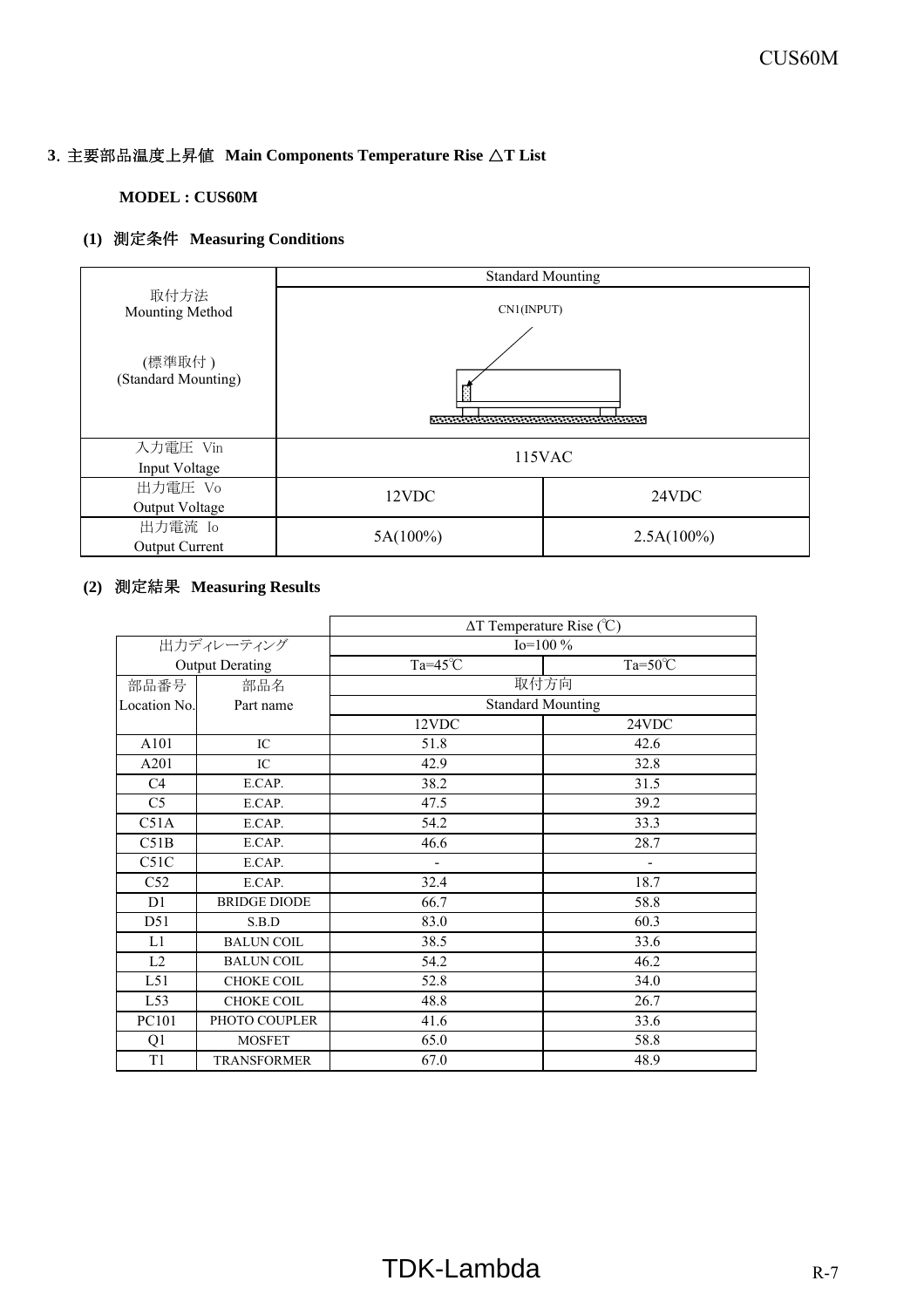## **3**.主要部品温度上昇値 **Main Components Temperature Rise** △**T List**

## **MODEL : CUS60M**

## **(1)** 測定条件 **Measuring Conditions**

|                                  |             | <b>Standard Mounting</b> |
|----------------------------------|-------------|--------------------------|
| 取付方法<br>Mounting Method          | CN1(INPUT)  |                          |
| (標準取付)<br>(Standard Mounting)    |             |                          |
| 入力電圧 Vin<br>Input Voltage        |             | 230VAC                   |
| 出力電圧 Vo<br>Output Voltage        | 12VDC       | 24VDC                    |
| 出力電流 Io<br><b>Output Current</b> | $5A(100\%)$ | $2.5A(100\%)$            |

## **(2)** 測定結果 **Measuring Results**

|                |                        | $\Delta T$ Temperature Rise (°C) |                    |
|----------------|------------------------|----------------------------------|--------------------|
|                | 出力ディレーティング             | $Io=100\%$                       |                    |
|                | <b>Output Derating</b> | Ta= $45^{\circ}$ C               | Ta= $50^{\circ}$ C |
| 部品番号           | 部品名                    | 取付方向                             |                    |
| Location No.   | Part name              | <b>Standard Mounting</b>         |                    |
|                |                        | 12VDC                            | 24VDC              |
| A101           | IC                     | 45.4                             | 37.2               |
| A201           | $\rm{IC}$              | 42.7                             | 33.2               |
| C4             | E.CAP.                 | 32.3                             | 26.2               |
| C <sub>5</sub> | E.CAP.                 | 42.6                             | 34.7               |
| C51A           | E.CAP.                 | 56.6                             | 34.7               |
| C51B           | E.CAP.                 | 47.9                             | 29.5               |
| C51C           | E.CAP.                 |                                  |                    |
| C52            | E.CAP.                 | 31.6                             | 19.8               |
| D1             | <b>BRIDGE DIODE</b>    | 51.0                             | 44.1               |
| D51            | S.B.D                  | 82.0                             | 61.4               |
| L1             | <b>BALUN COIL</b>      | 25.4                             | 22.8               |
| L2             | <b>BALUN COIL</b>      | 38.2                             | 32.0               |
| L51            | CHOKE COIL             | 53.3                             | 35.4               |
| L53            | CHOKE COIL             | 48.0                             | 28.2               |
| PC101          | PHOTO COUPLER          | 37.0                             | 29.5               |
| Q1             | <b>MOSFET</b>          | 56.9                             | 50.0               |
| T1             | <b>TRANSFORMER</b>     | 68.2                             | 51.7               |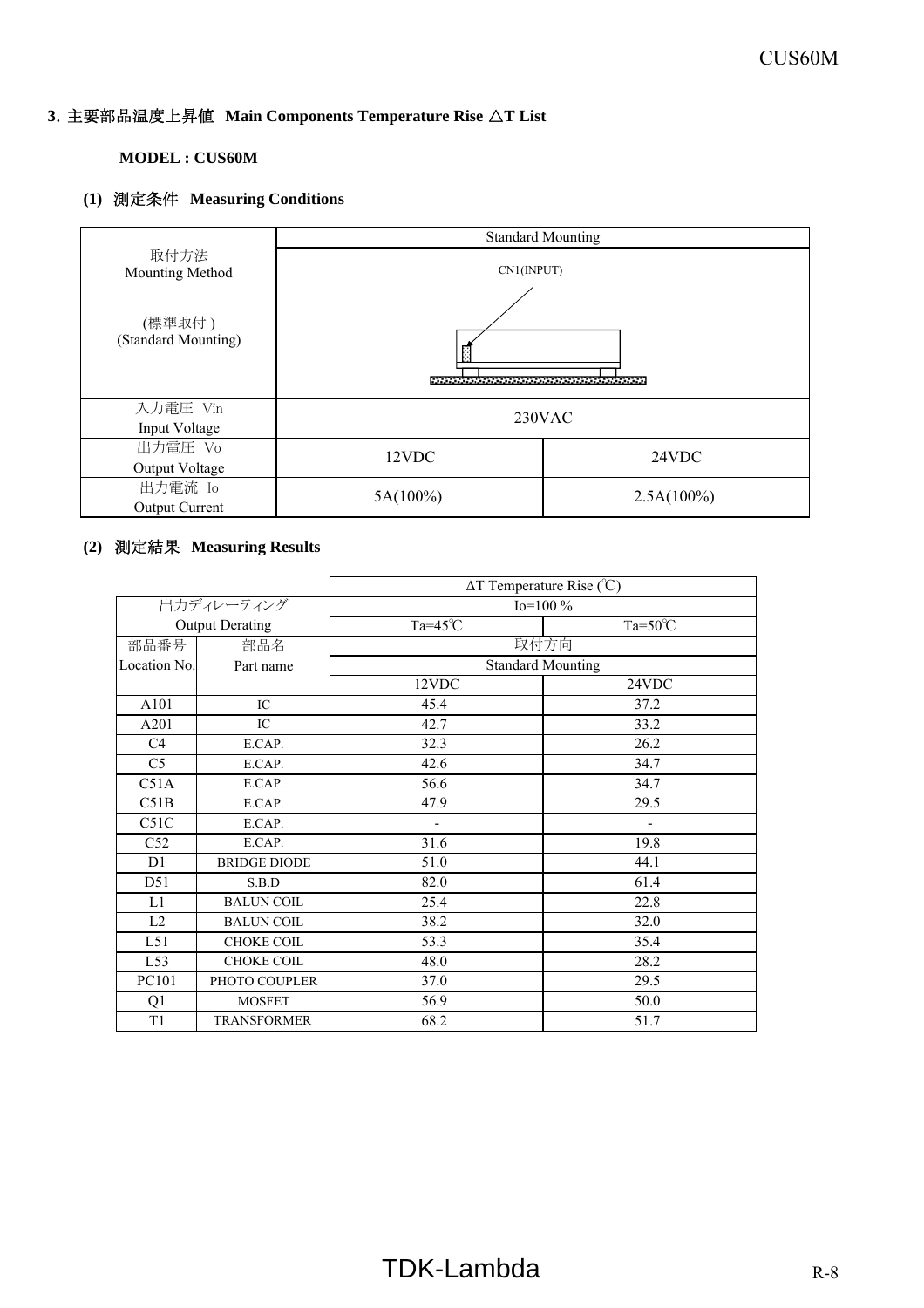## **4**.電解コンデンサ推定寿命計算値 **Electrolytic Capacitor Lifetime**

## **MODEL : CUS60M-12**

## 空冷条件 : 自然空冷

## **Cooling condition : Convection cooling** 標準取付

Standard Mounting

CN1(INPUT)









|              |                | Lifetime (years) |                |
|--------------|----------------|------------------|----------------|
| Load $(\% )$ | $Ta =$         | $Ta =$           | $Ta =$         |
|              | $40^{\circ}$ C | 50°C             | $70^{\circ}$ C |
| 25           | 39.2           | 19.6             | 4.9            |
| 50           | 16.2           | 8.1              | 2.0            |
| 75           | 9.4            | 4.7              |                |
| 100          | 3.6            |                  |                |



## Vin=230VAC

|              |                | Lifetime (years) |        |
|--------------|----------------|------------------|--------|
| Load $(\% )$ | $Ta =$         | $Ta =$           | $Ta =$ |
|              | $40^{\circ}$ C | $50^{\circ}$ C   | 70°C   |
| 25           | 31.6           | 15.8             | 4.0    |
| 50           | 13.8           | 6.9              | 1.7    |
| 75           | 10.8           | 5.4              |        |
| 100          | 3.2            |                  |        |

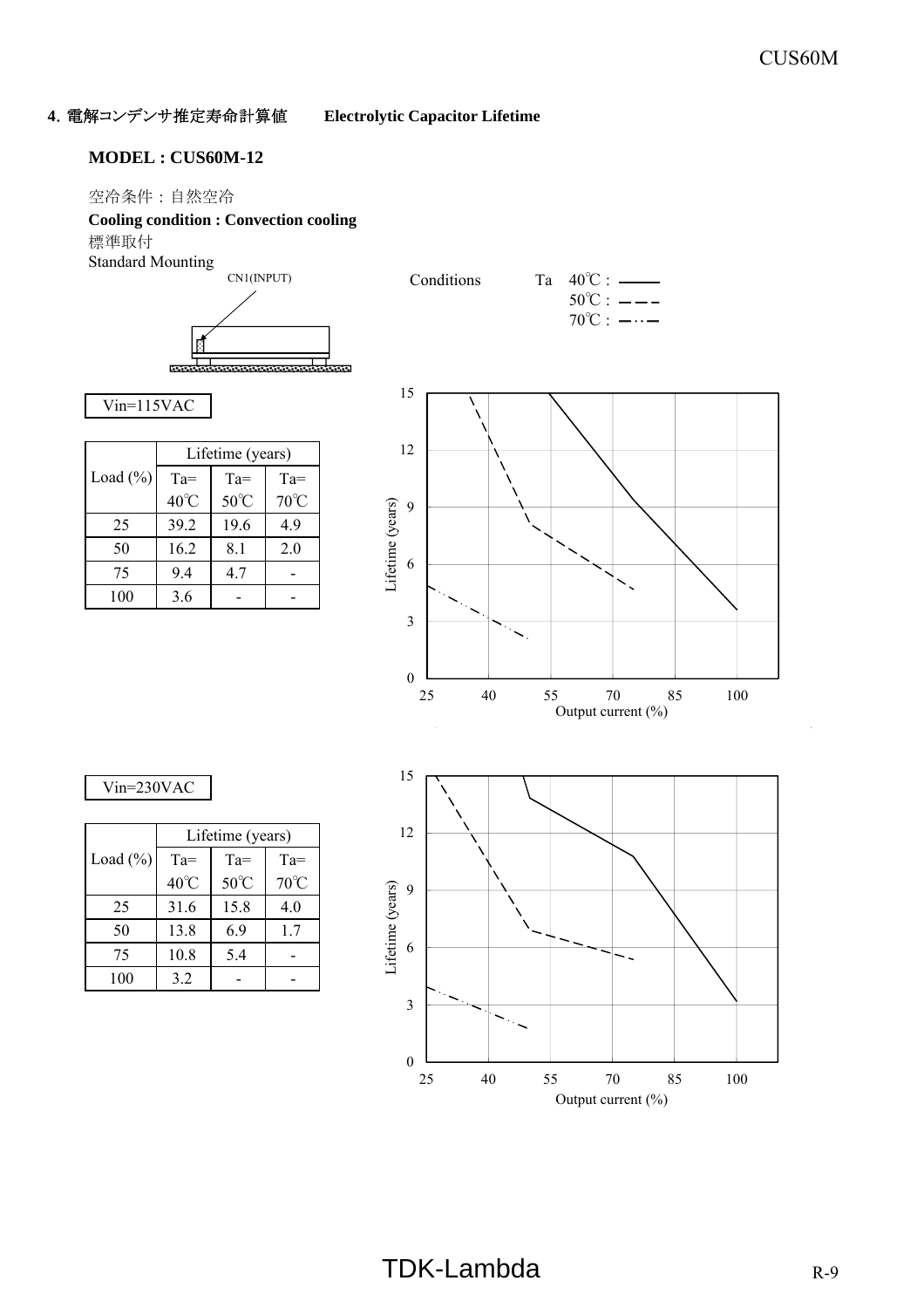## **4**.電解コンデンサ推定寿命計算値 **Electrolytic Capacitor Lifetime**

## **MODEL : CUS60M-24**

## 空冷条件 : 自然空冷

## **Cooling condition : Convection cooling** 標準取付

Standard Mounting

CN1(INPUT)









|              |                | Lifetime (years) |                |
|--------------|----------------|------------------|----------------|
| Load $(\% )$ | $Ta =$         | $Ta =$           | $Ta =$         |
|              | $40^{\circ}$ C | $50^{\circ}$ C   | $70^{\circ}$ C |
| 25           | 42.8           | 21.4             | 5.4            |
| 50           | 26.4           | 13.2             | 3.3            |
| 75           | 14.3           | 72               |                |
| 100          | 6.8            | 3.4              |                |



25 40 55 70 85 100

Output current (%)

## Vin=230VAC

|              |                | Lifetime (years) |                |
|--------------|----------------|------------------|----------------|
| Load $(\% )$ | $Ta =$         | $Ta =$           | $Ta =$         |
|              | $40^{\circ}$ C | 50°C             | $70^{\circ}$ C |
| 25           | 36.0           | 18.0             | 4.5            |
| 50           | 22.2           | 11.1             | 2.8            |
| 75           | 14.1           | 7.1              |                |
| 100          | 84             | 42               |                |

0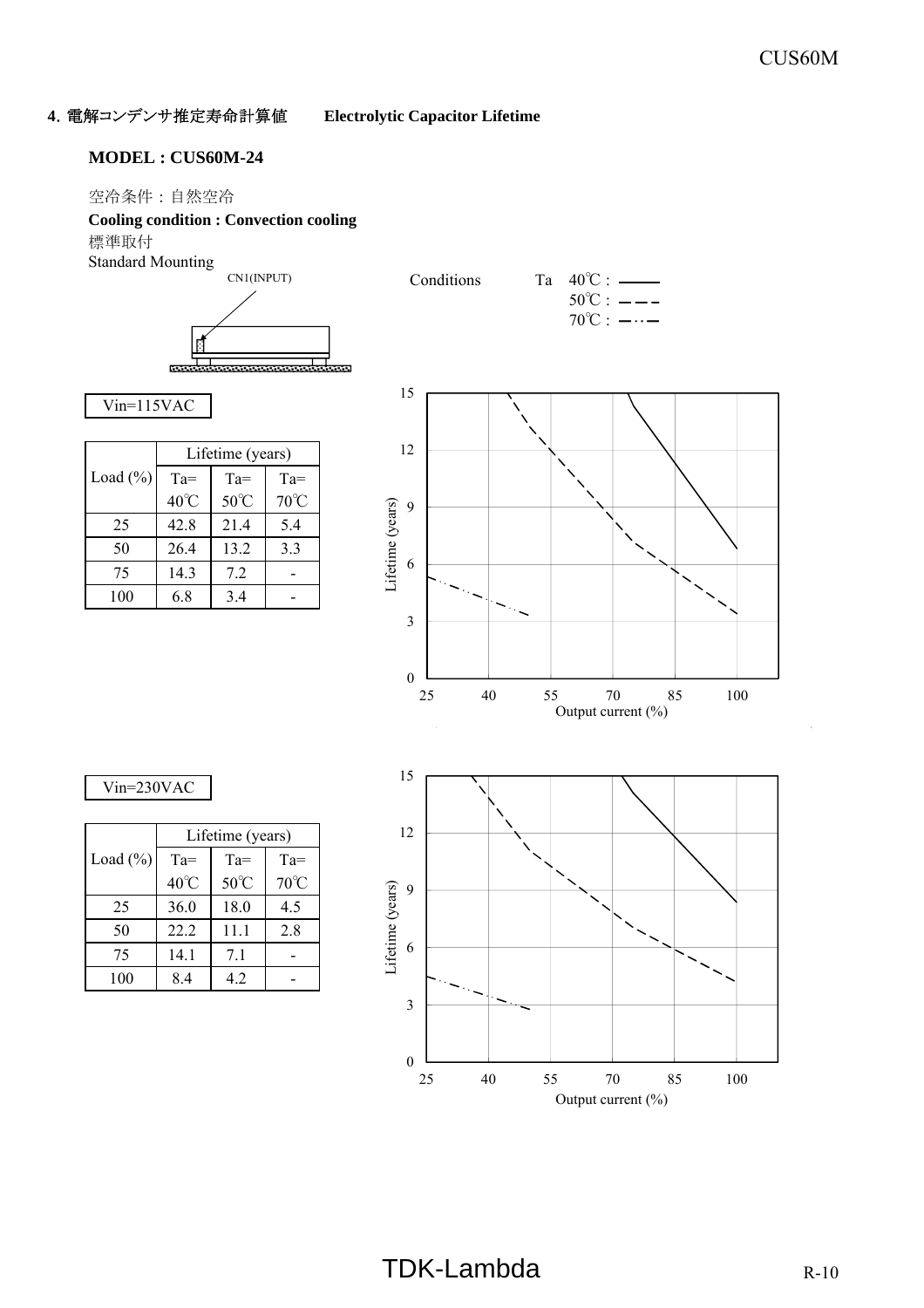## **5**.アブノーマル試験 **Abnormal Test**

## **MODEL :CUS60M-24**

## **(1)** 試験条件 **Test Conditions** Input : 230VAC Output : 24V, 2.5A Ta : 25℃

## **(2)** 試験結果 **Test Results**

|                           |                  | Test position           |                         | Test<br>mode                       |             |        |             |       |         |            |                                                                                                      |                                     | Test result                            |                         |                                |                         |                                                        |
|---------------------------|------------------|-------------------------|-------------------------|------------------------------------|-------------|--------|-------------|-------|---------|------------|------------------------------------------------------------------------------------------------------|-------------------------------------|----------------------------------------|-------------------------|--------------------------------|-------------------------|--------------------------------------------------------|
|                           |                  |                         |                         |                                    | a           | b      | $\mathbf c$ | d     | e       | f          | g                                                                                                    | h                                   | $\mathbf{1}$                           |                         | $\mathbf k$                    |                         |                                                        |
| No.                       | 部品No.            | 試験端子                    | $\ddot{\vee}$<br>目<br>F | 才<br>プ<br>$\overline{\mathscr{S}}$ | 発<br>火      | 発<br>煙 | 破<br>裂      | 異臭    | 赤<br>熱  | 破<br>損     | ヒ<br>$\ensuremath{\mathrel{\mathop{\mathbf{I}}}}$<br>$\begin{array}{c} \hline \end{array}$<br>ズ<br>断 | $\circ$<br>$\bar{V}$<br>$\mathbf P$ | $\bigcirc$<br>$\mathcal{C}$<br>$\rm P$ | 出<br>力<br>断             | 変<br>化<br>$\vec{z}$<br>U       | そ<br>$\mathcal{O}$<br>他 | 記事                                                     |
|                           | Location<br>No.  | Test<br>point           | Short                   | Open                               | $\rm{Fire}$ | Smoke  | Burst       | Smell | Red hot | Damaged    | blown<br>Fuse                                                                                        |                                     |                                        | output<br>$\frac{1}{2}$ | change<br>$\tilde{\mathsf{z}}$ | Others                  | Note                                                   |
| 1                         |                  | AC-AC                   | $\bigcirc$              |                                    |             |        |             |       |         | $\bigcirc$ | $\bigcirc$                                                                                           |                                     |                                        | $\bigcirc$              |                                |                         | Da: F1A,F1B                                            |
| 2                         |                  | $AC-DC$                 | $\bigcirc$              |                                    |             |        |             |       |         | $\bigcirc$ | $\bigcirc$                                                                                           |                                     |                                        | $\bigcirc$              |                                |                         | Da: F1A,F1B                                            |
| $\ensuremath{\mathsf{3}}$ | D1               | DC-DC                   | $\bigcirc$              |                                    |             |        |             |       |         | $\bigcirc$ | $\bigcirc$                                                                                           |                                     |                                        | $\bigcirc$              |                                |                         | Da: F1A,F1B                                            |
| 4                         |                  | AC                      |                         | $\bigcirc$                         |             |        |             |       |         |            |                                                                                                      |                                     |                                        | $\bigcirc$              |                                |                         |                                                        |
| 5                         |                  | $\overline{DC}$         |                         | $\bigcirc$                         |             |        |             |       |         |            |                                                                                                      |                                     |                                        | $\bigcirc$              |                                |                         |                                                        |
| 6                         | D51              | $A-K$                   | $\bigcirc$              |                                    |             |        |             |       |         |            |                                                                                                      |                                     |                                        | $\bigcirc$              |                                |                         |                                                        |
| 7                         |                  | A/K                     |                         | $\bigcirc$                         |             |        |             |       |         |            |                                                                                                      | $\bigcirc$                          |                                        | $\bigcirc$              |                                |                         | A101 latched off                                       |
| 8                         |                  | $A-K$                   | $\bigcirc$              |                                    |             |        |             |       |         |            |                                                                                                      |                                     |                                        | $\bigcirc$              |                                |                         |                                                        |
| 9                         | D101             | A/K                     |                         | $\bigcirc$                         |             |        |             |       |         |            |                                                                                                      |                                     |                                        |                         |                                | $\bigcirc$              | Effi. Increase(Pin decrease 0.01W)                     |
| 10                        |                  | $A-K$                   | $\overline{O}$          |                                    |             |        |             |       |         |            |                                                                                                      |                                     |                                        |                         |                                | $\bigcirc$              | Effi. Increase(Pin decrease 0.02W)                     |
| 11                        | D102             | A/K                     |                         | $\bigcirc$                         |             |        |             |       |         |            |                                                                                                      |                                     |                                        |                         |                                | $\bigcirc$              | Effi. Decrease(Pin increase 4.3W)                      |
| 12                        |                  | $A-K$                   | $\bigcirc$              |                                    |             |        |             |       |         |            |                                                                                                      |                                     |                                        | $\bigcirc$              |                                |                         |                                                        |
| 13                        | D <sub>103</sub> | A/K                     |                         | $\bigcirc$                         |             |        |             |       |         |            |                                                                                                      |                                     |                                        |                         |                                | O                       | Output hiccup after 2 minuts (Pin<br>peak max: 67.15W) |
| 14                        | D104             | $A-K$                   | $\overline{O}$          |                                    |             |        |             |       |         |            |                                                                                                      |                                     |                                        |                         | $\bigcirc$                     |                         |                                                        |
| 15                        |                  | $\mathbf{A}/\mathbf{K}$ |                         | $\bigcirc$                         |             |        |             |       |         |            |                                                                                                      |                                     |                                        |                         | $\bigcirc$                     |                         |                                                        |
| 16                        | D <sub>201</sub> | $A-K$                   | $\bigcirc$              |                                    |             |        |             |       |         |            |                                                                                                      |                                     |                                        |                         |                                | O                       | Effi. Decrease(Pin increase 0.03W)                     |
| 17                        |                  | A/K                     |                         | $\bigcirc$                         |             |        |             |       |         |            |                                                                                                      |                                     |                                        |                         |                                | $\bigcirc$              | Effi. Decrease(Pin increase 0.04W)                     |
| 18                        |                  | $A-K$                   | $\bigcirc$              |                                    |             |        |             |       |         |            |                                                                                                      |                                     |                                        |                         |                                | $\bigcirc$              | Effi. Increase(Pin decrease 0.03W)                     |
| 19                        | D <sub>202</sub> | A/K                     |                         | $\bigcirc$                         |             |        |             |       |         |            |                                                                                                      |                                     |                                        |                         |                                | $\bigcirc$              | Effi. Decrease(Pin increase 0.02W)                     |
| 20                        |                  | $A-K$                   | $\overline{O}$          |                                    |             |        |             |       |         |            |                                                                                                      |                                     |                                        | $\bigcirc$              |                                |                         |                                                        |
| 21                        | Z51              | A/K                     |                         | $\bigcirc$                         |             |        |             |       |         |            |                                                                                                      |                                     |                                        |                         | O                              |                         |                                                        |
| 22                        |                  | $A-K$                   | $\overline{O}$          |                                    |             |        |             |       |         |            |                                                                                                      |                                     |                                        | $\bigcirc$              |                                |                         | A101 latched off                                       |
| 23                        | Z101             | A/K                     |                         | $\bigcirc$                         |             |        |             |       |         |            |                                                                                                      |                                     |                                        |                         | O                              |                         |                                                        |
| 24                        |                  | $A-K$                   | $\bigcirc$              |                                    |             |        |             |       |         |            |                                                                                                      |                                     |                                        | $\bigcirc$              |                                |                         | A101 latched off                                       |
| 25                        | Z102             | A/K                     |                         | $\bigcirc$                         |             |        |             |       |         |            |                                                                                                      |                                     |                                        |                         | $\bigcirc$                     |                         |                                                        |
| 26                        |                  | $1 - 2 / 1 - 3$         | $\bigcirc$              |                                    |             |        |             |       |         | $\bigcirc$ | $\bigcirc$                                                                                           |                                     |                                        | $\bigcirc$              |                                |                         | Da: F1A,F1B                                            |
| 27                        |                  | $1-4/2-3$               | $\bigcirc$              |                                    |             |        |             |       |         |            |                                                                                                      |                                     |                                        |                         |                                | О                       | Effi. Increase(Pin decrease about<br>$0.01W$ )         |
| 28                        | L1               | $2-4/3-4$               | $\bigcirc$              |                                    |             |        |             |       |         | $\bigcirc$ | $\bigcirc$                                                                                           |                                     |                                        | $\bigcirc$              |                                |                         | Da: F1A,F1B                                            |
| 29                        |                  | 1/2                     |                         | $\bigcirc$                         |             |        |             |       |         |            |                                                                                                      |                                     |                                        | $\bigcirc$              |                                |                         |                                                        |
| 30                        |                  | 3/4                     |                         | $\bigcirc$                         |             |        |             |       |         |            |                                                                                                      |                                     |                                        | $\bigcirc$              |                                |                         |                                                        |

( Da : Damaged )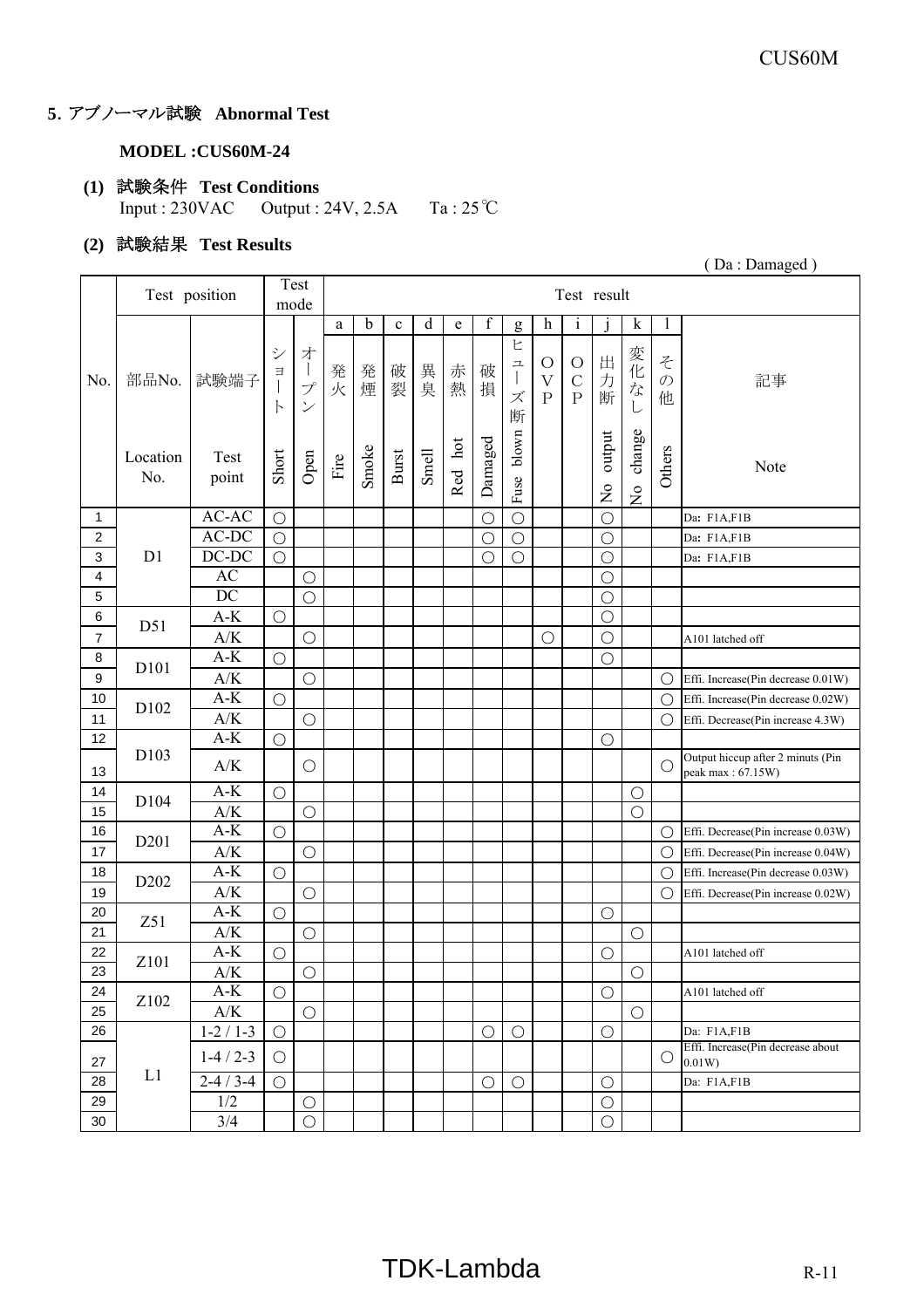|          |                 |                             |                                                                                                                                        |                                     |        |       |       |       |         |            |                                           |                                                     |                                             |                                   |                                                                                                                                                                                                      |                         | (Da: Damaged)                                           |
|----------|-----------------|-----------------------------|----------------------------------------------------------------------------------------------------------------------------------------|-------------------------------------|--------|-------|-------|-------|---------|------------|-------------------------------------------|-----------------------------------------------------|---------------------------------------------|-----------------------------------|------------------------------------------------------------------------------------------------------------------------------------------------------------------------------------------------------|-------------------------|---------------------------------------------------------|
|          |                 | Test position               | Test<br>Test result<br>mode<br>$\mathbf f$<br>d<br>k<br>b<br>$\mathbf c$<br>e<br>$\mathbf{l}$<br>a<br>$\mathbf h$<br>g<br>$\mathbf{1}$ |                                     |        |       |       |       |         |            |                                           |                                                     |                                             |                                   |                                                                                                                                                                                                      |                         |                                                         |
|          |                 |                             |                                                                                                                                        |                                     |        |       |       |       |         |            |                                           |                                                     |                                             |                                   |                                                                                                                                                                                                      |                         |                                                         |
| No.      | 部品No.           | 試験端子                        | シ<br>$\exists$<br>$\vdash$                                                                                                             | オー<br>プ<br>$\overline{\mathscr{S}}$ | 発<br>火 | 発煙    | 破裂    | 異臭    | 赤<br>熱  | 破<br>損     | ヒ<br>$\mathfrak{a}$<br>$\Big\}$<br>ズ<br>断 | $\circ$<br>$\boldsymbol{\mathrm{V}}$<br>$\mathbf P$ | $\bigcirc$<br>$\mathcal{C}$<br>$\mathbf{P}$ | 出<br>力<br>断                       | 変化な<br>し                                                                                                                                                                                             | そ<br>$\mathcal{O}$<br>他 | 記事                                                      |
|          | Location<br>No. | Test<br>point               | Short                                                                                                                                  | Open                                | Fire   | Smoke | Burst | Smell | Red hot | Damaged    | Fuse blown                                |                                                     |                                             | output<br>$\overline{\mathsf{z}}$ | change<br>$\rm \stackrel{\circ}{\rm \stackrel{\circ}{\rm \stackrel{\circ}{\rm \stackrel{\circ}{\rm \stackrel{\circ}{\rm \stackrel{\circ}{\rm \stackrel{\circ}{\rm \stackrel{\circ}{\rm \cdots}}}}}}$ | Others                  | Note                                                    |
| 31       |                 | $\overline{1}$ -2 / 3-4     | $\bigcirc$                                                                                                                             |                                     |        |       |       |       |         | $\bigcirc$ | $\bigcirc$                                |                                                     |                                             | $\bigcirc$                        |                                                                                                                                                                                                      |                         | Da: F1A,F1B                                             |
| 32       |                 | $1-3/2-4$                   | $\bigcirc$                                                                                                                             |                                     |        |       |       |       |         |            |                                           |                                                     |                                             |                                   |                                                                                                                                                                                                      | $\bigcirc$              | Effi. Increase(Pin decrease about<br>0.01W              |
| 33       | L2              | $1-4/2-3$                   | $\bigcirc$                                                                                                                             |                                     |        |       |       |       |         | $\bigcirc$ | $\bigcirc$                                |                                                     |                                             | $\bigcirc$                        |                                                                                                                                                                                                      |                         | Da: F1A,F1B                                             |
| 34       |                 | 1/2                         |                                                                                                                                        | $\bigcirc$                          |        |       |       |       |         |            |                                           |                                                     |                                             | $\bigcirc$                        |                                                                                                                                                                                                      |                         |                                                         |
| 35       |                 | 3/4                         |                                                                                                                                        | $\bigcirc$                          |        |       |       |       |         |            |                                           |                                                     |                                             | $\bigcirc$                        |                                                                                                                                                                                                      |                         |                                                         |
| 36       | L51             | $1 - 2$                     | $\bigcirc$                                                                                                                             |                                     |        |       |       |       |         |            |                                           |                                                     |                                             |                                   |                                                                                                                                                                                                      | $\bigcirc$              | Effi. Increase(Pin decrease about<br>0.05W)             |
| 37       |                 | 1/2                         |                                                                                                                                        | $\bigcirc$                          |        |       |       |       |         |            |                                           | $\bigcirc$                                          |                                             | $\bigcirc$                        |                                                                                                                                                                                                      |                         | A101 latched off                                        |
| 38       |                 | $1 - 2$                     | $\bigcirc$                                                                                                                             |                                     |        |       |       |       |         |            |                                           |                                                     |                                             |                                   |                                                                                                                                                                                                      | $\bigcirc$              | Effi. Decrease(Pin increase<br>about0.01W)              |
| 39       | L52             | 1/2                         |                                                                                                                                        | $\bigcirc$                          |        |       |       |       |         |            |                                           |                                                     |                                             |                                   |                                                                                                                                                                                                      | $\bigcirc$              | Effi. Decrease(Pin increase<br>about0.04W)              |
| 40       |                 | $1 - 2 / 1 - 3$             | $\bigcirc$                                                                                                                             |                                     |        |       |       |       |         |            |                                           |                                                     |                                             | $\bigcirc$                        |                                                                                                                                                                                                      |                         |                                                         |
| 41       |                 | $1-4/2-3$                   | $\bigcirc$                                                                                                                             |                                     |        |       |       |       |         |            |                                           |                                                     |                                             |                                   | $\bigcirc$                                                                                                                                                                                           |                         | Vo: $23.90V \Rightarrow 23.91V$                         |
| 42       | L53             | $2 - 4 / 3 - 4$             | $\bigcirc$                                                                                                                             |                                     |        |       |       |       |         |            |                                           |                                                     |                                             | $\bigcirc$                        |                                                                                                                                                                                                      |                         |                                                         |
| 43       |                 | 1/2                         |                                                                                                                                        | $\bigcirc$                          |        |       |       |       |         |            |                                           |                                                     |                                             | $\bigcirc$                        |                                                                                                                                                                                                      |                         |                                                         |
| 44       |                 | 3/4                         |                                                                                                                                        | $\bigcirc$                          |        |       |       |       |         |            |                                           |                                                     |                                             | $\bigcirc$                        |                                                                                                                                                                                                      |                         |                                                         |
| 45       |                 | $G-D$                       | $\bigcirc$                                                                                                                             |                                     |        |       |       |       |         | $\bigcirc$ | $\bigcirc$                                |                                                     |                                             | $\bigcirc$                        |                                                                                                                                                                                                      |                         | Da: Q1,F1A,F1B,Z101,R115,A101                           |
| 46       |                 | $G-S$                       | $\bigcirc$                                                                                                                             |                                     |        |       |       |       |         |            |                                           |                                                     |                                             | $\bigcirc$                        |                                                                                                                                                                                                      |                         |                                                         |
| 47       | Q1              | $D-S$                       | $\bigcirc$                                                                                                                             |                                     |        |       |       |       |         | $\bigcirc$ | $\bigcirc$                                |                                                     |                                             | $\bigcirc$                        |                                                                                                                                                                                                      |                         | Da: F1A,F1B,Z101                                        |
| 48       |                 | G                           |                                                                                                                                        | $\bigcirc$                          |        |       |       |       |         |            |                                           |                                                     |                                             | $\bigcirc$                        |                                                                                                                                                                                                      |                         |                                                         |
| 49<br>50 |                 | ${\rm D}$<br>$\overline{S}$ |                                                                                                                                        | $\overline{O}$<br>$\bigcirc$        |        |       |       |       |         |            |                                           |                                                     |                                             | $\bigcirc$<br>$\bigcirc$          |                                                                                                                                                                                                      |                         |                                                         |
| 51       |                 | $2 - 3$                     | $\bigcirc$                                                                                                                             |                                     |        |       |       |       |         |            |                                           |                                                     |                                             | $\bigcirc$                        |                                                                                                                                                                                                      |                         |                                                         |
| 52       |                 | $2 - 5$                     | $\bigcirc$                                                                                                                             |                                     |        |       |       |       |         |            |                                           |                                                     |                                             |                                   |                                                                                                                                                                                                      | $\bigcirc$              | Output hiccup (Pin max 19.7W and<br>Vout max 3.0V)      |
| 53       |                 | $2 - 6$                     | $\bigcirc$                                                                                                                             |                                     |        |       |       |       |         | $\bigcirc$ | $\bigcirc$                                |                                                     |                                             | $\bigcirc$                        |                                                                                                                                                                                                      |                         | Da: Q1, F1A, F1B, Z101, R115, R116,<br>R123, R126, A101 |
| 54       |                 | $2 - 7$                     | $\bigcirc$                                                                                                                             |                                     |        |       |       |       |         | $\bigcirc$ | $\bigcirc$                                |                                                     |                                             | $\bigcirc$                        |                                                                                                                                                                                                      |                         | Da: Q1,F1A,F1B,Z101,R115,R116,<br>R123, R126, A101      |
| 55       |                 | $3 - 5$                     | $\bigcirc$                                                                                                                             |                                     |        |       |       |       |         |            |                                           |                                                     |                                             | $\bigcirc$                        |                                                                                                                                                                                                      |                         |                                                         |
| 56       |                 | $3 - 6$                     | $\bigcirc$                                                                                                                             |                                     |        |       |       |       |         | $\bigcirc$ | $\bigcirc$                                |                                                     |                                             | $\bigcirc$                        |                                                                                                                                                                                                      |                         | Da: Q1,F1A,F1B,Z101,R115, R116,<br>R123, R126, A101     |
| 57       |                 | $3 - 7$                     | $\bigcirc$                                                                                                                             |                                     |        |       |       |       |         | $\bigcirc$ | $\bigcirc$                                |                                                     |                                             | $\bigcirc$                        |                                                                                                                                                                                                      |                         | Da: Q1, F1A, F1B, Z101, R115, R116,<br>R123, R126, A101 |
| 58       | T <sub>1</sub>  | $5-6$                       | $\bigcirc$                                                                                                                             |                                     |        |       |       |       |         | $\bigcirc$ | $\bigcirc$                                |                                                     |                                             | $\bigcirc$                        |                                                                                                                                                                                                      |                         | Da: Q1,F1A,F1B,Z101,A101                                |
| 59       |                 | $5 - 7$                     | $\bigcirc$                                                                                                                             |                                     |        |       |       |       |         | $\bigcirc$ | $\bigcirc$                                |                                                     |                                             | $\bigcirc$                        |                                                                                                                                                                                                      |                         | Da: Q1,F1A,F1B,Z101,A101                                |
| 60       |                 | $6 - 7$                     | $\bigcirc$                                                                                                                             |                                     |        |       |       |       |         |            |                                           |                                                     |                                             | $\bigcirc$                        |                                                                                                                                                                                                      |                         |                                                         |
| 61       |                 | $A-B$                       | $\bigcirc$                                                                                                                             |                                     |        |       |       |       |         |            |                                           |                                                     |                                             | $\bigcirc$                        |                                                                                                                                                                                                      |                         |                                                         |
| 62       |                 | $\overline{2}$              |                                                                                                                                        | $\bigcirc$                          |        |       |       |       |         |            |                                           |                                                     |                                             |                                   | $\bigcirc$                                                                                                                                                                                           |                         |                                                         |
| 63       |                 | $\overline{\mathbf{3}}$     |                                                                                                                                        | $\bigcirc$                          |        |       |       |       |         |            |                                           |                                                     |                                             |                                   |                                                                                                                                                                                                      | $\bigcirc$              | Pin: $66.22W \approx 67.23W$                            |
| 64       |                 | 5                           |                                                                                                                                        | $\bigcirc$                          |        |       |       |       |         |            |                                           |                                                     |                                             |                                   |                                                                                                                                                                                                      | $\bigcirc$              | Effi. Decrease(Pin increase about<br>1.2W               |
| 65       |                 | 6/7                         |                                                                                                                                        | $\bigcirc$                          |        |       |       |       |         |            |                                           |                                                     |                                             | $\bigcirc$                        |                                                                                                                                                                                                      |                         |                                                         |
| 66       |                 | A                           |                                                                                                                                        | $\bigcirc$                          |        |       |       |       |         |            |                                           | $\bigcirc$                                          |                                             | $\bigcirc$                        |                                                                                                                                                                                                      |                         | A101 latched off                                        |
| 67       |                 | $\, {\bf B}$                |                                                                                                                                        | $\bigcirc$                          |        |       |       |       |         |            |                                           | ∩                                                   |                                             | $\bigcirc$                        |                                                                                                                                                                                                      |                         | A101 latched off                                        |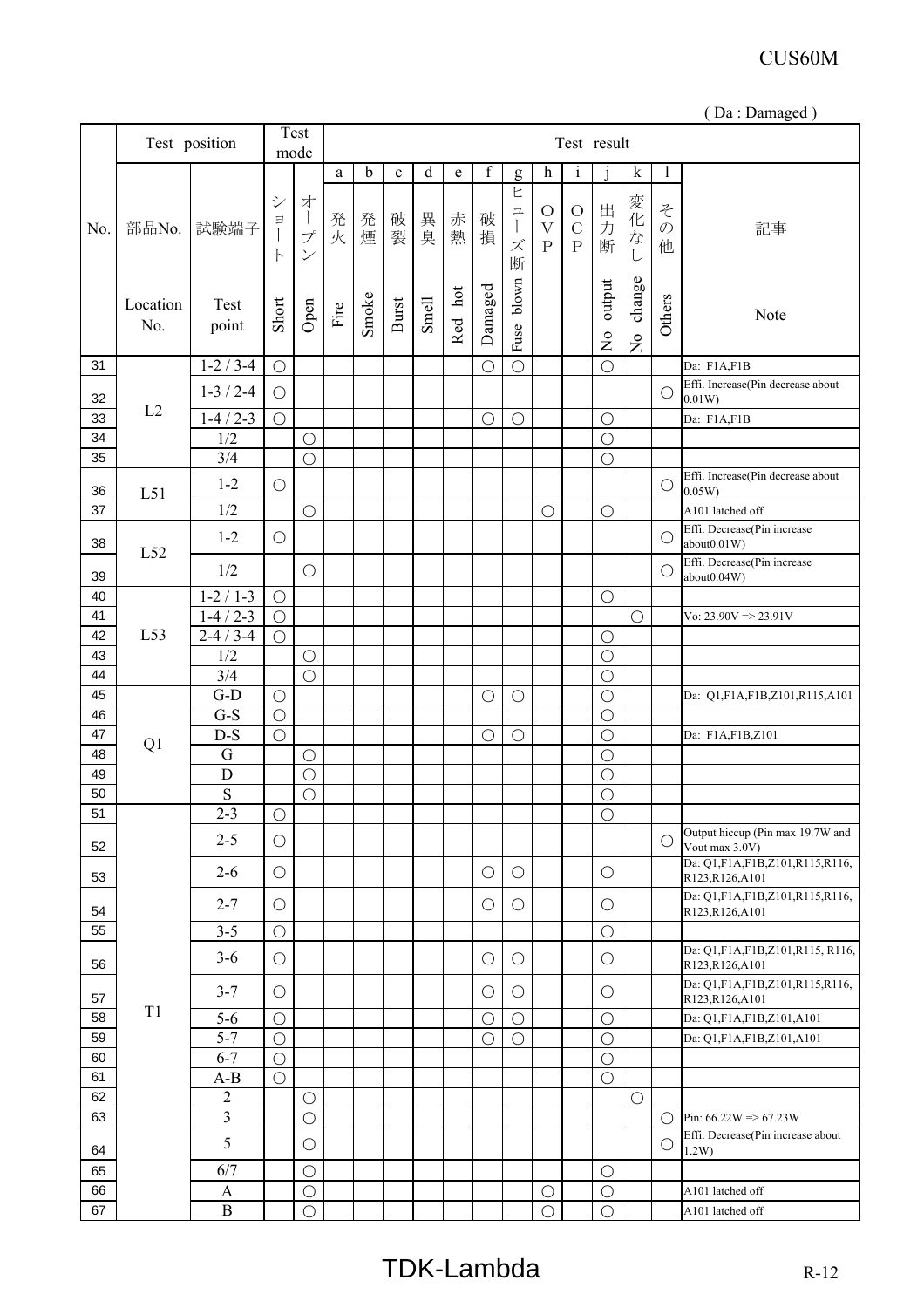|            |                 |                         |                                                                                                               |                                     |        |       |              |              |         |            |                               |                                                      |                                     |                                   |                                   |                         | (Da: Damaged)                                                                                                  |
|------------|-----------------|-------------------------|---------------------------------------------------------------------------------------------------------------|-------------------------------------|--------|-------|--------------|--------------|---------|------------|-------------------------------|------------------------------------------------------|-------------------------------------|-----------------------------------|-----------------------------------|-------------------------|----------------------------------------------------------------------------------------------------------------|
|            |                 | Test position           | Test<br>Test result<br>mode<br>f<br>d<br>b<br>e<br>$\bf k$<br>$\mathbf c$<br>a<br>g<br>h<br>$\mathbf{I}$<br>1 |                                     |        |       |              |              |         |            |                               |                                                      |                                     |                                   |                                   |                         |                                                                                                                |
|            |                 |                         |                                                                                                               |                                     |        |       |              |              |         |            |                               |                                                      |                                     |                                   |                                   |                         |                                                                                                                |
| No.        | 部品No.           | 試験端子                    | $\ddot{\checkmark}$<br>ヨ<br>$\vdash$                                                                          | オー<br>プ<br>$\overline{\mathscr{S}}$ | 発<br>火 | 発煙    | 破裂           | 異臭           | 赤<br>熱  | 破<br>損     | ヒ<br>$\mathfrak{a}$<br>ズ<br>断 | $\bigcirc$<br>$\overline{\mathrm{V}}$<br>$\mathbf P$ | $\circ$<br>$\mathcal{C}$<br>$\rm P$ | 出<br>力<br>断                       | 変化な                               | そ<br>$\mathcal{O}$<br>他 | 記事                                                                                                             |
|            | Location<br>No. | Test<br>point           | Short                                                                                                         | Open                                | Fire   | Smoke | <b>Burst</b> | <b>Smell</b> | Red hot | Damaged    | blown<br>Fuse                 |                                                      |                                     | output<br>$\overline{\mathsf{z}}$ | change<br>$\overline{\mathsf{S}}$ | Others                  | Note                                                                                                           |
| 68         |                 | $1 - 2$                 | $\bigcirc$                                                                                                    |                                     |        |       |              |              |         |            |                               |                                                      |                                     | $\bigcirc$                        |                                   |                         |                                                                                                                |
| 69         |                 | $1 - 3$                 | $\bigcirc$                                                                                                    |                                     |        |       |              |              |         |            |                               |                                                      |                                     | $\bigcirc$                        |                                   |                         | A101 latched off                                                                                               |
| 70         |                 | $1 - 4$                 | $\bigcirc$                                                                                                    |                                     |        |       |              |              |         |            |                               |                                                      |                                     | $\bigcirc$                        |                                   |                         | A101 latched off                                                                                               |
| 71         |                 | $1 - 5$                 | O                                                                                                             |                                     |        |       |              |              |         |            |                               |                                                      |                                     |                                   |                                   | $\bigcirc$              | Effi. Decrease(Pin increase about<br>0.6W                                                                      |
| 72         |                 | $1-6$                   | $\bigcirc$                                                                                                    |                                     |        |       |              |              |         | $\bigcirc$ |                               |                                                      |                                     | $\bigcirc$                        |                                   |                         | Da: A101                                                                                                       |
| 73         |                 | $1 - 7$                 | $\bigcirc$                                                                                                    |                                     |        |       |              |              |         |            |                               |                                                      |                                     | $\bigcirc$                        |                                   |                         | A101 latched off                                                                                               |
| 74         |                 | $2 - 3$                 | $\bigcirc$                                                                                                    |                                     |        |       |              |              |         |            |                               |                                                      |                                     | $\bigcirc$                        |                                   |                         |                                                                                                                |
| 75         |                 | $2 - 4$                 | $\bigcirc$                                                                                                    |                                     |        |       |              |              |         |            |                               |                                                      |                                     | $\bigcirc$                        |                                   |                         |                                                                                                                |
| 76         |                 | $2 - 5$                 | $\bigcirc$                                                                                                    |                                     |        |       |              |              |         |            |                               |                                                      |                                     | $\bigcirc$                        |                                   |                         |                                                                                                                |
| 77         |                 | $2 - 6$                 | $\bigcirc$                                                                                                    |                                     |        |       |              |              |         | ∩          |                               |                                                      |                                     | $\bigcirc$                        |                                   |                         | Da: A101                                                                                                       |
| 78         |                 | $2 - 7$                 | $\bigcirc$                                                                                                    |                                     |        |       |              |              |         |            |                               |                                                      |                                     |                                   |                                   | $\bigcirc$              | Effi. Decrease(Pin 65.92W to<br>69.13W, increase about 3.21W; Vo<br>24.047V to 24.085V); R104 loss<br>increase |
| 79         |                 | $3 - 4$                 | $\bigcirc$                                                                                                    |                                     |        |       |              |              |         | $\bigcirc$ | $\bigcirc$                    |                                                      |                                     | $\bigcirc$                        |                                   |                         | Da: Q1,F1A,F1B,Z101                                                                                            |
| 80         |                 | $3 - 5$                 | $\bigcirc$                                                                                                    |                                     |        |       |              |              |         |            |                               |                                                      |                                     | $\bigcirc$                        |                                   |                         |                                                                                                                |
| 81         | A101            | $3 - 6$                 | $\bigcirc$                                                                                                    |                                     |        |       |              |              |         | $\bigcirc$ | $\bigcirc$                    |                                                      |                                     | $\bigcirc$                        |                                   |                         | Da: Q1,F1A,F1B,Z101,A101                                                                                       |
| 82         |                 | $3 - 7$                 | $\bigcirc$                                                                                                    |                                     |        |       |              |              |         |            |                               |                                                      |                                     | $\bigcirc$                        |                                   |                         |                                                                                                                |
| 83         |                 | $4 - 5$                 | $\bigcirc$                                                                                                    |                                     |        |       |              |              |         |            |                               |                                                      |                                     | $\bigcirc$                        |                                   |                         |                                                                                                                |
| 84         |                 | $4 - 6$                 | $\bigcirc$                                                                                                    |                                     |        |       |              |              |         |            |                               |                                                      |                                     | $\bigcirc$                        |                                   |                         |                                                                                                                |
| 85         |                 | $4 - 7$                 | О                                                                                                             |                                     |        |       |              |              |         |            |                               |                                                      |                                     |                                   |                                   | $\left(\right)$         | Effi. Decrease(Pin 65.92W to<br>68.11W, increase about 2.91W;<br>R104 loss increase                            |
| 86         |                 | $5 - 6$                 | $\bigcirc$                                                                                                    |                                     |        |       |              |              |         | $\bigcirc$ | $\bigcirc$                    |                                                      |                                     | $\bigcirc$                        |                                   |                         | Da: Q1,F1A,F1B,Z101                                                                                            |
| 87         |                 | $5 - 7$                 | O                                                                                                             |                                     |        |       |              |              |         |            |                               |                                                      |                                     |                                   |                                   | $\circ$                 | Effi. Decrease(Pin 65.92W to<br>68.21W, increase about 2.96W;<br>R104 loss increase                            |
| 88         |                 | $6 - 7$                 | $\bigcirc$                                                                                                    |                                     |        |       |              |              |         |            |                               |                                                      |                                     | $\bigcirc$                        |                                   |                         | A101 latched off                                                                                               |
| 89         |                 | 1                       |                                                                                                               | $\bigcirc$                          |        |       |              |              |         |            |                               |                                                      |                                     |                                   | $\bigcirc$                        | $\bigcirc$              | OVP latch function disabled                                                                                    |
| 90         |                 | $\overline{2}$          |                                                                                                               | $\bigcirc$                          |        |       |              |              |         |            |                               | $\bigcirc$                                           |                                     | $\bigcirc$                        |                                   |                         | A101 latched off                                                                                               |
| 91         |                 | $\overline{\mathbf{3}}$ |                                                                                                               | $\bigcirc$                          |        |       |              |              |         |            |                               |                                                      |                                     | $\bigcirc$                        |                                   |                         |                                                                                                                |
| 92         |                 | $\overline{4}$          |                                                                                                               | $\bigcirc$                          |        |       |              |              |         |            |                               |                                                      |                                     | $\bigcirc$                        |                                   |                         | A101 latched off                                                                                               |
| 93         |                 | 5                       |                                                                                                               | $\bigcirc$                          |        |       |              |              |         |            |                               |                                                      |                                     | $\bigcirc$                        |                                   |                         |                                                                                                                |
| 94<br>95   |                 | 6<br>$\overline{7}$     |                                                                                                               | $\bigcirc$                          |        |       |              |              |         |            |                               |                                                      |                                     | $\bigcirc$                        |                                   |                         |                                                                                                                |
| 96         |                 | $A-K$                   | $\bigcirc$                                                                                                    | $\bigcirc$                          |        |       |              |              |         |            |                               |                                                      |                                     |                                   | $\bigcirc$                        |                         |                                                                                                                |
|            |                 |                         |                                                                                                               |                                     |        |       |              |              |         |            |                               |                                                      |                                     |                                   |                                   | $\bigcirc$              | Vo: 24.079V = = > 2.8, Pin: 10.63W<br>Output hiccup(Vo max: 33.2V; Pin                                         |
| 97<br>98   |                 | A-Ref<br>K-Ref          | $\bigcirc$                                                                                                    |                                     |        |       |              |              |         |            |                               |                                                      | $\bigcirc$                          |                                   |                                   | $\bigcirc$              | peak max: 91W)<br>Vo: 24.079V = = > 5.4V, Pin: 17.51W                                                          |
|            | A201            |                         | $\bigcirc$                                                                                                    |                                     |        |       |              |              |         |            |                               |                                                      |                                     |                                   |                                   | $\bigcirc$              | Output hiccup(Vo max: 33.2V; Pin                                                                               |
| 99         |                 | K                       |                                                                                                               | $\bigcirc$                          |        |       |              |              |         |            |                               |                                                      | $\bigcirc$                          |                                   |                                   | $\bigcirc$              | peak max: 91W)                                                                                                 |
| 100        |                 | A                       |                                                                                                               | $\bigcirc$                          |        |       |              |              |         |            |                               | $\bigcirc$                                           |                                     | $\bigcirc$                        |                                   |                         | A101 latched off<br>Output hiccup(Vo max: 33.4V; Pin                                                           |
| 101        |                 | Ref                     |                                                                                                               | $\bigcirc$                          |        |       |              |              |         |            |                               |                                                      | $\bigcirc$                          |                                   |                                   | $\bigcirc$              | peak max: 92W)                                                                                                 |
| 102<br>103 | C1              |                         | $\bigcirc$                                                                                                    | $\bigcirc$                          |        |       |              |              |         | $\bigcirc$ | $\bigcirc$                    |                                                      |                                     | $\bigcirc$                        | $\bigcirc$                        |                         | Da: F1A,F1B                                                                                                    |
|            |                 |                         |                                                                                                               |                                     |        |       |              |              |         |            |                               |                                                      |                                     |                                   |                                   |                         |                                                                                                                |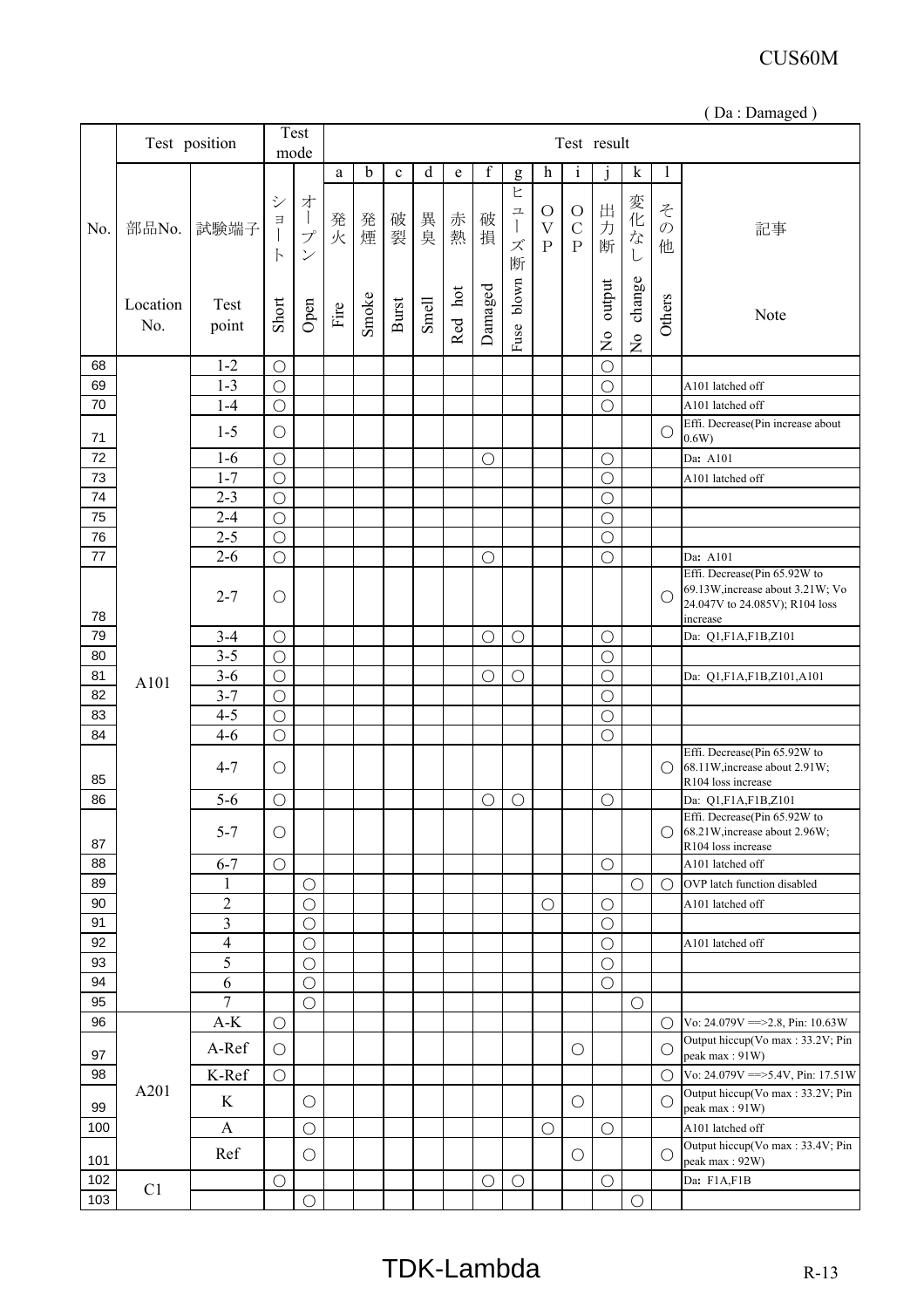|            |                               |               |                                              |                                     |      |             |             |              |         |             |                               |                                                        |                                   |                         |                          |                         | (Da: Damaged)                                       |
|------------|-------------------------------|---------------|----------------------------------------------|-------------------------------------|------|-------------|-------------|--------------|---------|-------------|-------------------------------|--------------------------------------------------------|-----------------------------------|-------------------------|--------------------------|-------------------------|-----------------------------------------------------|
|            |                               | Test position |                                              | Test<br>mode                        |      |             |             |              |         |             |                               |                                                        | Test result                       |                         |                          |                         |                                                     |
|            |                               |               |                                              |                                     | a    | $\mathbf b$ | $\mathbf c$ | d            | e       | $\mathbf f$ | g                             | h                                                      | $\mathbf 1$                       | $\mathbf{1}$            | k                        | $\mathbf{l}$            |                                                     |
| No.        | 部品No.                         | 試験端子          | $\ddot{\checkmark}$<br>$\Xi$<br>$\mathsf{F}$ | オー<br>プ<br>$\overline{\mathscr{S}}$ | 発火   | 発煙          | 破裂          | 異臭           | 赤<br>熱  | 破<br>損      | ヒ<br>$\mathfrak{a}$<br>ズ<br>断 | $\circ$<br>$\boldsymbol{\mathrm{V}}$<br>$\overline{P}$ | $\circ$<br>$\mathbf C$<br>$\rm P$ | 出<br>力<br>断             | 変化な                      | そ<br>$\mathcal{O}$<br>他 | 記事                                                  |
|            | Location<br>No.               | Test<br>point | Short                                        | Open                                | Fire | Smoke       | Burst       | <b>Smell</b> | Red hot | Damaged     | Fuse blown                    |                                                        |                                   | output<br>$\frac{1}{2}$ | change<br>$\overline{S}$ | Others                  | Note                                                |
| 104        | C2                            |               | $\bigcirc$                                   |                                     |      |             |             |              |         |             |                               |                                                        |                                   |                         | $\bigcirc$               |                         |                                                     |
| 105        |                               |               |                                              | $\bigcirc$                          |      |             |             |              |         |             |                               |                                                        |                                   |                         | $\bigcirc$               |                         |                                                     |
| 106        | C <sub>3</sub>                |               | $\bigcirc$                                   |                                     |      |             |             |              |         |             |                               |                                                        |                                   |                         | $\bigcirc$               |                         |                                                     |
| 107        |                               |               |                                              | $\bigcirc$                          |      |             |             |              |         |             |                               |                                                        |                                   |                         | $\bigcirc$               |                         |                                                     |
| 108        |                               |               | $\bigcirc$                                   |                                     |      |             |             |              |         | $\bigcirc$  | $\bigcirc$                    |                                                        |                                   | $\bigcirc$              |                          |                         | Da: F1A,F1B                                         |
| 109        | C4                            | $V +$         |                                              | $\bigcirc$                          |      |             |             |              |         |             |                               |                                                        |                                   | $\bigcirc$              |                          |                         |                                                     |
| 110        |                               | $V -$         |                                              | $\bigcirc$                          |      |             |             |              |         | $\bigcirc$  | $\bigcirc$                    |                                                        |                                   | $\bigcirc$              |                          |                         | Da: F1A,F1B,Q1,Z101,R115                            |
| 111        | C <sub>5</sub>                |               | $\bigcirc$                                   |                                     |      |             |             |              |         |             |                               |                                                        |                                   | $\bigcirc$              |                          |                         |                                                     |
| 112        |                               | $V + / V -$   |                                              | $\bigcirc$                          |      |             |             |              |         |             |                               |                                                        |                                   |                         | $\bigcirc$               |                         |                                                     |
| 113        | C6                            |               | $\bigcirc$                                   |                                     |      |             |             |              |         |             |                               |                                                        |                                   |                         | $\bigcirc$               |                         |                                                     |
| 114        |                               |               |                                              | $\bigcirc$                          |      |             |             |              |         |             |                               |                                                        |                                   |                         | $\bigcirc$               |                         |                                                     |
| 115<br>116 | C7                            |               | $\bigcirc$                                   |                                     |      |             |             |              |         |             |                               |                                                        |                                   |                         | $\bigcirc$               |                         |                                                     |
| 117        |                               |               |                                              | $\bigcirc$                          |      |             |             |              |         |             |                               |                                                        |                                   |                         | $\bigcirc$               |                         |                                                     |
| 118        | C8                            |               | $\bigcirc$                                   | $\bigcirc$                          |      |             |             |              |         | $\bigcirc$  | $\bigcirc$                    |                                                        |                                   | $\bigcirc$              | $\bigcirc$               |                         | Da: F1A,F1B                                         |
| 119        |                               |               | $\bigcirc$                                   |                                     |      |             |             |              |         |             |                               |                                                        |                                   | $\bigcirc$              |                          |                         |                                                     |
| 120        | C51A/<br>C51B                 | $V + / V -$   |                                              | $\bigcirc$                          |      |             |             |              |         |             |                               |                                                        |                                   |                         | $\bigcirc$               |                         | Effi. Decrease(Pin increase about<br>0.06W          |
| 121        |                               |               | $\bigcirc$                                   |                                     |      |             |             |              |         |             |                               |                                                        |                                   | $\bigcirc$              |                          |                         |                                                     |
| 122        | C52                           | $V + / V -$   |                                              | $\bigcirc$                          |      |             |             |              |         |             |                               |                                                        |                                   |                         | $\bigcirc$               |                         |                                                     |
| 123        |                               |               | $\bigcirc$                                   |                                     |      |             |             |              |         |             |                               |                                                        |                                   | $\bigcirc$              |                          |                         |                                                     |
| 124        | C101                          |               |                                              | $\bigcirc$                          |      |             |             |              |         |             |                               |                                                        |                                   |                         |                          | $\bigcirc$              | Effi. Decrease(Pin increase about<br>0.01W)         |
| 125        | C102                          |               | $\bigcirc$                                   |                                     |      |             |             |              |         |             |                               |                                                        |                                   | $\bigcirc$              |                          |                         |                                                     |
| 126        |                               |               |                                              | $\bigcirc$                          |      |             |             |              |         |             |                               |                                                        |                                   |                         | $\bigcirc$               |                         |                                                     |
| 127        | C105                          |               | $\bigcirc$                                   |                                     |      |             |             |              |         |             |                               |                                                        |                                   | $\bigcirc$              |                          |                         |                                                     |
| 128        |                               |               |                                              | $\bigcirc$                          |      |             |             |              |         |             |                               |                                                        |                                   |                         | $\bigcirc$               |                         |                                                     |
| 129        | C106                          |               | $\bigcirc$                                   |                                     |      |             |             |              |         |             |                               |                                                        |                                   | $\bigcirc$              |                          |                         |                                                     |
| 130        |                               |               |                                              | $\bigcirc$                          |      |             |             |              |         |             |                               |                                                        |                                   |                         | $\bigcirc$               |                         | Effi. Increase(Pin decrease about<br>0.02W          |
| 131        |                               |               | $\bigcirc$                                   |                                     |      |             |             |              |         |             |                               |                                                        |                                   | $\bigcirc$              |                          |                         |                                                     |
| 132        | C <sub>201</sub>              |               |                                              | $\bigcirc$                          |      |             |             |              |         |             |                               |                                                        |                                   |                         |                          | $\bigcirc$              | Effi. Decrease(Pin increase about<br>0.01W          |
| 133        | C <sub>2</sub> 0 <sub>2</sub> |               | $\bigcirc$                                   |                                     |      |             |             |              |         |             |                               |                                                        |                                   |                         |                          | $\bigcirc$              | Output hiccup(Vo max: 1.2V, Pin<br>peak max: 21.2W) |
| 134        |                               |               |                                              | $\bigcirc$                          |      |             |             |              |         |             |                               |                                                        |                                   |                         |                          | $\bigcirc$              | Effi. Increase(Pin decrease about<br>0.22W          |
| 135        | C203                          |               | $\bigcirc$                                   |                                     |      |             |             |              |         |             |                               |                                                        |                                   |                         |                          | $\bigcirc$              | Vo: $24.00V = > 5.09V$                              |
| 136        |                               |               |                                              | $\bigcirc$                          |      |             |             |              |         |             |                               |                                                        |                                   |                         |                          | $\bigcirc$              | Output hiccup                                       |
| 137        | C <sub>204</sub>              |               | $\bigcirc$                                   |                                     |      |             |             |              |         |             |                               |                                                        | $\bigcirc$                        |                         |                          | $\bigcirc$              | Output hiccup(Vo max: 33.2V; Pin<br>peak max: 91W)  |
| 138        |                               |               |                                              | $\bigcirc$                          |      |             |             |              |         |             |                               |                                                        |                                   |                         | $\bigcirc$               |                         |                                                     |
| 139<br>140 | C <sub>205</sub>              |               | $\bigcirc$                                   | $\bigcirc$                          |      |             |             |              |         |             |                               |                                                        |                                   |                         | $\bigcirc$               | $\bigcirc$              | Vo: $24.00V = > 14.33V$                             |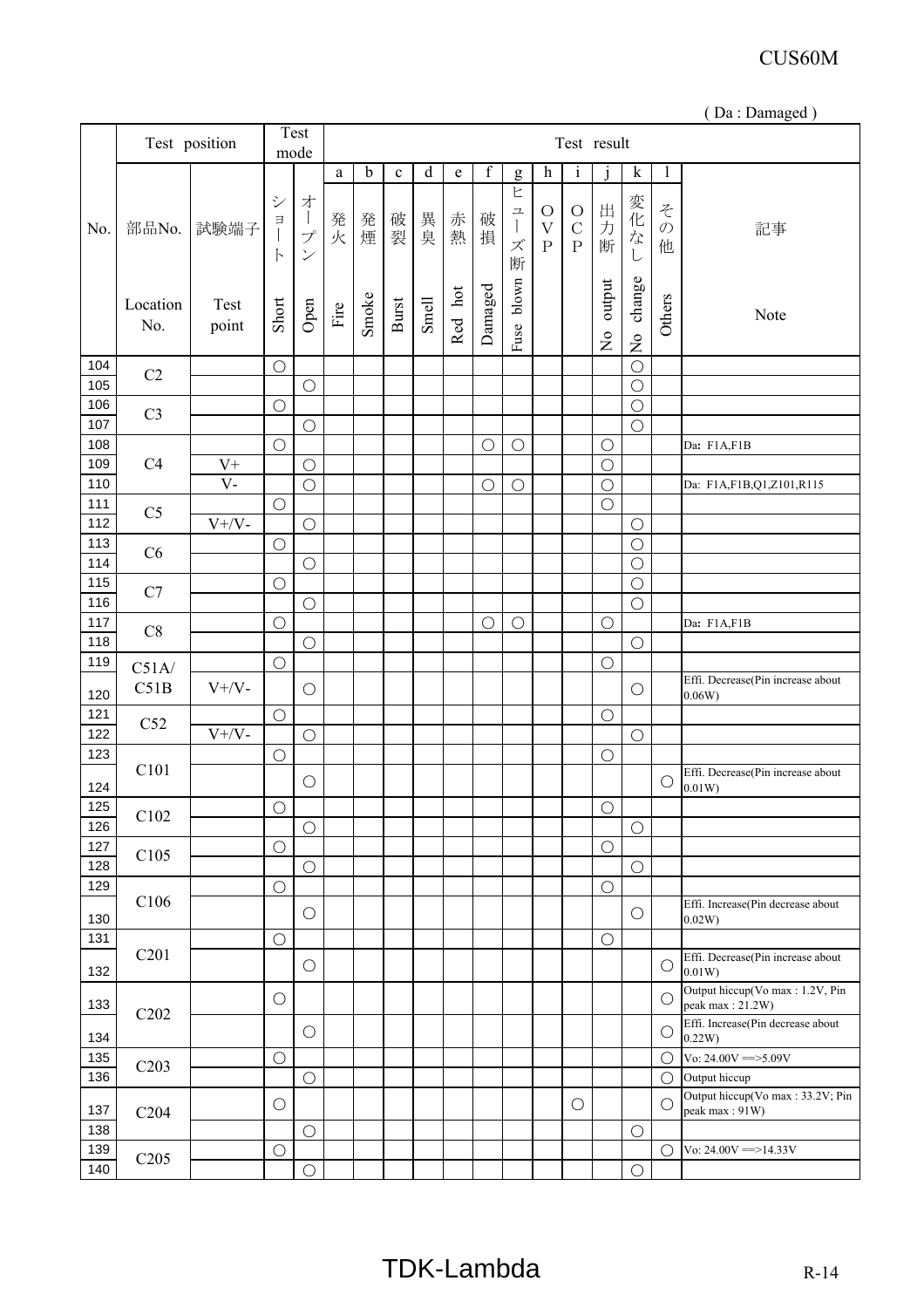|            |                       |               |                                                                  |                                                         |        |       |              |       |         |             |                                                        |                                                   |                                            |                         |                                          |                         | (Da: Damaged)                                  |
|------------|-----------------------|---------------|------------------------------------------------------------------|---------------------------------------------------------|--------|-------|--------------|-------|---------|-------------|--------------------------------------------------------|---------------------------------------------------|--------------------------------------------|-------------------------|------------------------------------------|-------------------------|------------------------------------------------|
|            |                       | Test position |                                                                  | Test<br>mode                                            |        |       |              |       |         |             |                                                        |                                                   | Test result                                |                         |                                          |                         |                                                |
|            |                       |               |                                                                  |                                                         | a      | b     | $\mathbf c$  | d     | e       | $\mathbf f$ | g                                                      | h                                                 | $\mathbf 1$                                | $\mathbf{1}$            | k                                        |                         |                                                |
| No.        | 部品No.                 | 試験端子          | $\ddot{\checkmark}$<br>$\exists$<br>$\mathbf{I}$<br>$\mathsf{P}$ | オー<br>$\mathcal{I}^{\circ}$<br>$\overline{\mathscr{S}}$ | 発<br>火 | 発煙    | 破裂           | 異臭    | 赤熱      | 破<br>損      | $\overline{E}$<br>$\mathfrak{a}$<br>$\Big\}$<br>ズ<br>断 | $\circ$<br>$\overline{\mathrm{V}}$<br>$\mathbf P$ | $\bigcirc$<br>$\mathcal{C}$<br>$\mathbf P$ | 出力断                     | 変化な                                      | z<br>$\mathcal{O}$<br>他 | 記事                                             |
|            | Location<br>No.       | Test<br>point | Short                                                            | Open                                                    | Fire   | Smoke | <b>Burst</b> | Smell | Red hot | Damaged     | blown<br>Fuse                                          |                                                   |                                            | output<br>$\frac{1}{2}$ | change<br>$\mathop{\mathsf{S}}\nolimits$ | Others                  | Note                                           |
| 141        | R101/R10              |               | $\bigcirc$                                                       |                                                         |        |       |              |       |         |             |                                                        |                                                   |                                            |                         |                                          | $\bigcirc$              | Effi. Decrease(Pin increase about<br>0.01W)    |
| 142        | 2/R103                |               |                                                                  | $\bigcirc$                                              |        |       |              |       |         |             |                                                        |                                                   |                                            |                         |                                          | $\bigcirc$              | Effi. Increase(Pin decrease about<br>0.02W     |
| 143        | R104                  |               | $\bigcirc$                                                       |                                                         |        |       |              |       |         |             |                                                        |                                                   |                                            |                         | $\bigcirc$                               |                         |                                                |
| 144        |                       |               |                                                                  | $\bigcirc$                                              |        |       |              |       |         |             |                                                        |                                                   |                                            |                         | $\bigcirc$                               |                         |                                                |
| 145        | R105/R10              |               | $\bigcirc$                                                       |                                                         |        |       |              |       |         |             |                                                        |                                                   |                                            |                         | $\bigcirc$                               |                         |                                                |
| 146        | $6/$ R107             |               |                                                                  | $\bigcirc$                                              |        |       |              |       |         |             |                                                        |                                                   |                                            |                         | $\overline{O}$                           |                         | Effi. Decrease(Pin increase about              |
| 147        | R108/R10              |               | $\bigcirc$                                                       |                                                         |        |       |              |       |         |             |                                                        |                                                   |                                            |                         |                                          | $\bigcirc$              | 0.01W                                          |
| 148        | 9                     |               |                                                                  | $\bigcirc$                                              |        |       |              |       |         |             |                                                        |                                                   |                                            |                         | $\bigcirc$                               |                         |                                                |
| 149        | R110                  |               | $\bigcirc$                                                       |                                                         |        |       |              |       |         |             |                                                        |                                                   |                                            |                         |                                          | $\bigcirc$              | Effi. Increase(Pin decrease about<br>0.01W     |
| 150        |                       |               |                                                                  | $\bigcirc$                                              |        |       |              |       |         |             |                                                        |                                                   |                                            | $\bigcirc$              |                                          |                         |                                                |
| 151        | R111                  |               | $\bigcirc$                                                       |                                                         |        |       |              |       |         |             |                                                        |                                                   |                                            |                         |                                          | $\bigcirc$              | Effi. Increase(Pin decrease about<br>0.02W     |
| 152        |                       |               |                                                                  | $\bigcirc$                                              |        |       |              |       |         |             |                                                        |                                                   |                                            | $\bigcirc$              |                                          |                         |                                                |
| 153        | R112                  |               | $\bigcirc$                                                       |                                                         |        |       |              |       |         |             |                                                        |                                                   |                                            | $\bigcirc$              |                                          |                         |                                                |
| 154        |                       |               |                                                                  | $\bigcirc$                                              |        |       |              |       |         |             |                                                        |                                                   |                                            |                         | $\bigcirc$                               |                         |                                                |
| 155<br>156 | R113/R12<br>$7/$ R128 |               | $\bigcirc$                                                       |                                                         |        |       |              |       |         |             |                                                        |                                                   |                                            | $\bigcirc$              |                                          |                         |                                                |
| 157        |                       |               | $\bigcirc$                                                       | $\bigcirc$                                              |        |       |              |       |         |             |                                                        |                                                   |                                            |                         | $\bigcirc$                               | $\bigcirc$              | Effi. Decrease(Pin increase about<br>0.15W     |
| 158        | R114                  |               |                                                                  | $\bigcirc$                                              |        |       |              |       |         |             |                                                        |                                                   |                                            | $\bigcirc$              |                                          |                         |                                                |
| 159        | R115                  |               | $\bigcirc$                                                       |                                                         |        |       |              |       |         |             |                                                        |                                                   |                                            | $\bigcirc$              |                                          |                         | A101 latched off after short 1<br>minuts       |
| 160        |                       |               |                                                                  | $\bigcirc$                                              |        |       |              |       |         |             |                                                        |                                                   | $\bigcirc$                                 |                         |                                          | $\bigcirc$              | Output hiccup                                  |
| 161        | R116                  |               | $\bigcirc$                                                       |                                                         |        |       |              |       |         |             |                                                        |                                                   |                                            |                         |                                          |                         | A101 latched off after short 1<br>minuts       |
| 162        |                       |               |                                                                  | $\bigcirc$                                              |        |       |              |       |         |             |                                                        |                                                   | $\overline{\bigcirc}$                      |                         |                                          | $\bigcirc$              | Output hiccup                                  |
| 163        | R117                  |               | $\bigcirc$                                                       |                                                         |        |       |              |       |         |             |                                                        |                                                   |                                            | $\bigcirc$              |                                          | $\bigcap$               | A101 latched off                               |
| 164        |                       |               |                                                                  | $\bigcirc$                                              |        |       |              |       |         |             |                                                        |                                                   |                                            |                         | $\bigcirc$                               |                         | Effi. Decrease(Pin increase about              |
| 165        | R118/R11              |               | $\bigcirc$                                                       |                                                         |        |       |              |       |         |             |                                                        |                                                   |                                            |                         |                                          | $\bigcirc$              | 0.01W                                          |
| 166        | 9                     |               |                                                                  | $\bigcirc$                                              |        |       |              |       |         |             |                                                        |                                                   |                                            |                         |                                          | $\bigcirc$              | Effi. Decrease(Pin increase about<br>$0.01W$ ) |
| 167        | R123                  |               | $\bigcirc$                                                       |                                                         |        |       |              |       |         |             |                                                        |                                                   |                                            |                         | $\bigcirc$                               |                         |                                                |
| 168        |                       |               |                                                                  | $\bigcirc$                                              |        |       |              |       |         |             |                                                        |                                                   |                                            |                         |                                          | ∩                       | Pin: $66.22W \Rightarrow 67.23W$               |
| 169<br>170 | R124/R12<br>9/R130    |               | $\bigcirc$                                                       | $\bigcirc$                                              |        |       |              |       |         |             |                                                        |                                                   |                                            | $\bigcirc$              | $\bigcirc$                               |                         |                                                |
| 171        |                       |               | $\bigcirc$                                                       |                                                         |        |       |              |       |         |             |                                                        |                                                   |                                            |                         | $\bigcirc$                               |                         |                                                |
| 172        | R126                  |               |                                                                  | $\bigcirc$                                              |        |       |              |       |         |             |                                                        |                                                   |                                            |                         |                                          | $\bigcirc$              | Effi. Decrease(Pin increase about<br>1.2W      |
| 173        | R201/R20              |               | $\bigcirc$                                                       |                                                         |        |       |              |       |         |             |                                                        |                                                   |                                            |                         |                                          | $\bigcirc$              | Effi. Increase(Pin decrease about<br>0.15W)    |
| 174        | $\overline{2}$        |               |                                                                  | $\bigcirc$                                              |        |       |              |       |         |             |                                                        |                                                   |                                            |                         |                                          | $\bigcirc$              | Effi. Decrease(Pin increase about<br>0.1W      |
|            |                       |               |                                                                  |                                                         |        |       |              |       |         |             |                                                        |                                                   |                                            |                         |                                          |                         |                                                |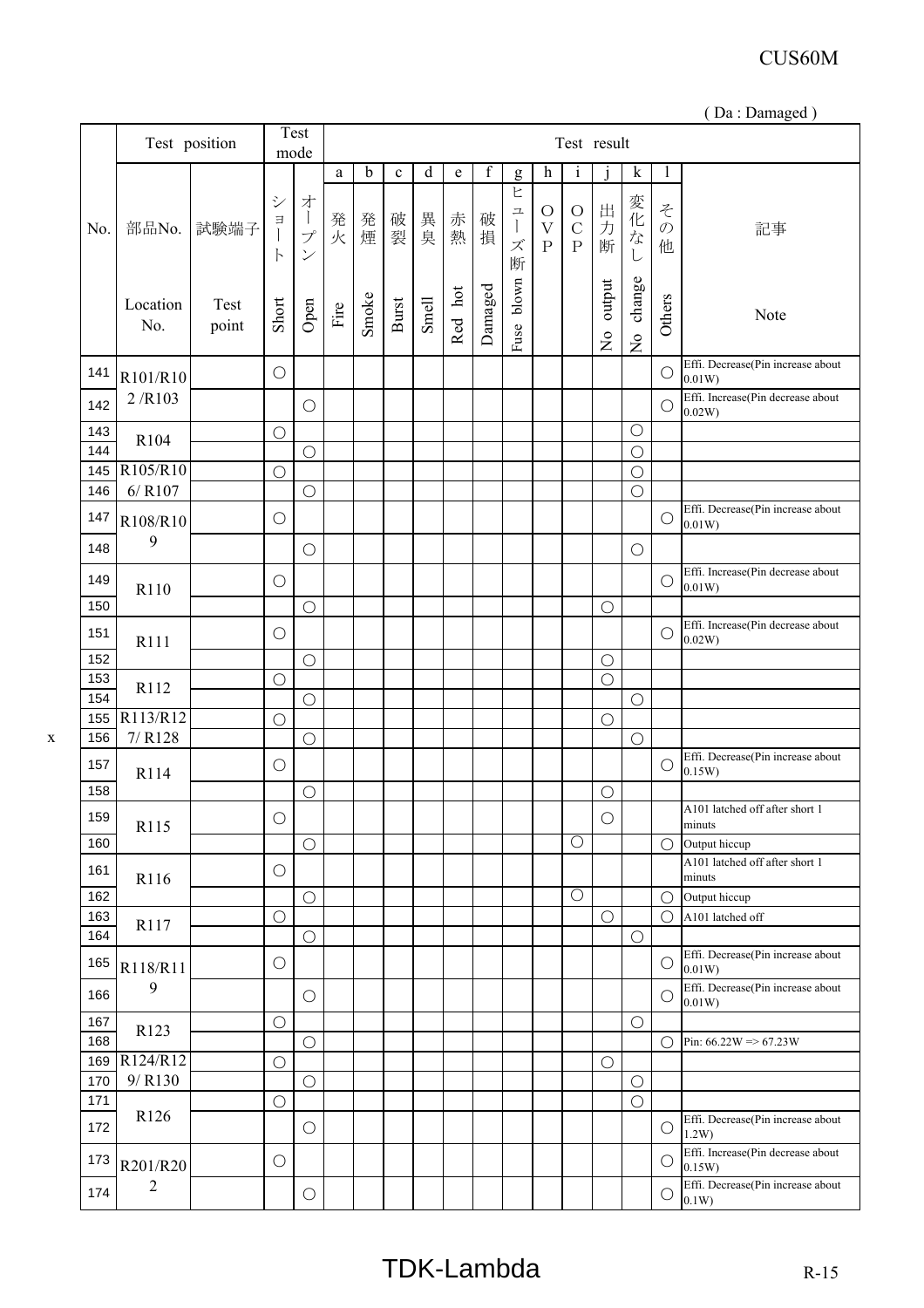|            |                  |               |                                              |                                     |        |       |             |              |         |         |                  |                                        |                                     |                         |                          |                         | (Da: Damaged)                                        |
|------------|------------------|---------------|----------------------------------------------|-------------------------------------|--------|-------|-------------|--------------|---------|---------|------------------|----------------------------------------|-------------------------------------|-------------------------|--------------------------|-------------------------|------------------------------------------------------|
|            |                  | Test position |                                              | Test<br>mode                        |        |       |             |              |         |         |                  |                                        | Test result                         |                         |                          |                         |                                                      |
|            |                  |               |                                              |                                     | a      | b     | $\mathbf c$ | d            | e       | f       | g                | h                                      | $\mathbf{1}$                        |                         | $\bf k$                  | $\mathbf{l}$            |                                                      |
| No.        | 部品No.            | 試験端子          | $\ddot{\checkmark}$<br>$\exists$<br>$\vdash$ | オー<br>プ<br>$\overline{\mathscr{S}}$ | 発<br>火 | 発煙    | 破裂          | 異臭           | 赤熱      | 破<br>損  | ヒ<br>ユ<br>ズ<br>断 | $\bigcirc$<br>$\bar{V}$<br>$\mathbf P$ | $\circ$<br>$\mathcal{C}$<br>$\rm P$ | 出<br>力<br>断             | 変化な<br>し                 | そ<br>$\mathcal{O}$<br>他 | 記事                                                   |
|            | Location<br>No.  | Test<br>point | Short                                        | Open                                | Fire   | Smoke | Burst       | <b>Smell</b> | Red hot | Damaged | blown<br>Fuse    |                                        |                                     | output<br>$\frac{1}{2}$ | change<br>$\overline{a}$ | Others                  | Note                                                 |
| 175        |                  |               | $\bigcirc$                                   |                                     |        |       |             |              |         |         |                  |                                        |                                     |                         | $\bigcirc$               |                         |                                                      |
| 176        | R <sub>203</sub> |               |                                              | $\bigcirc$                          |        |       |             |              |         |         |                  |                                        | $\bigcirc$                          |                         |                          | $\bigcirc$              | Output hiccup(Vo max: 33.2V; Pin<br>peak max: 91W)   |
| 177        | R <sub>204</sub> |               | $\bigcirc$                                   |                                     |        |       |             |              |         |         |                  |                                        |                                     |                         |                          | $\bigcirc$              | Vo: $24.00V = > 23.97V$ ; Pin<br>:66.00W             |
| 178        |                  |               |                                              | $\bigcirc$                          |        |       |             |              |         |         |                  |                                        | $\bigcirc$                          |                         |                          | $\bigcirc$              | Output hiccup(Vo max: 33.2V; Pin<br>peak max: 91W)   |
| 179        | R <sub>205</sub> |               | $\bigcirc$                                   |                                     |        |       |             |              |         |         |                  |                                        |                                     |                         | $\bigcirc$               |                         |                                                      |
| 180<br>181 |                  |               | $\bigcirc$                                   | $\overline{O}$                      |        |       |             |              |         |         |                  |                                        | $\bigcirc$                          |                         | $\bigcirc$               | $\bigcirc$              | Output hiccup(Vo max: 33.8V; Pin<br>peak max: 91W)   |
| 182        | R <sub>207</sub> |               |                                              | $\bigcirc$                          |        |       |             |              |         |         |                  |                                        |                                     |                         | $\bigcirc$               |                         |                                                      |
| 183        |                  |               | $\bigcirc$                                   |                                     |        |       |             |              |         |         |                  |                                        |                                     |                         | $\bigcirc$               |                         |                                                      |
| 184        | R <sub>208</sub> |               |                                              | $\bigcirc$                          |        |       |             |              |         |         |                  |                                        |                                     |                         |                          | $\bigcirc$              | Output hiccup(Vo max: 24.2V; Pin<br>peak max: 71.2W) |
| 185        |                  |               | $\bigcirc$                                   |                                     |        |       |             |              |         |         |                  |                                        |                                     |                         | $\bigcirc$               |                         |                                                      |
| 186        | R <sub>209</sub> |               |                                              | $\bigcirc$                          |        |       |             |              |         |         |                  |                                        |                                     |                         | $\bigcirc$               |                         |                                                      |
| 187        | R210             |               | $\bigcirc$                                   |                                     |        |       |             |              |         |         |                  |                                        |                                     |                         |                          | $\bigcirc$              | Vo: $24.00V = > 15.44V$ ; Pin<br>:43.85W             |
| 188        |                  |               |                                              | $\bigcirc$                          |        |       |             |              |         |         |                  |                                        | $\bigcirc$                          |                         |                          | $\bigcirc$              | Output hiccup(Vo max: 33.2V; Pin<br>peak max: 88W)   |
| 189        | R211             |               | $\bigcirc$                                   |                                     |        |       |             |              |         |         |                  |                                        |                                     |                         |                          | $\bigcirc$              | Vo: $24.00V = >11.07V$ ; Pin:<br>33.43W              |
| 190        |                  |               |                                              | $\bigcirc$                          |        |       |             |              |         |         |                  |                                        | $\bigcirc$                          |                         |                          | O                       | Output hiccup(Vo max: 33.2V; Pin<br>peak max: 88W)   |
| 191        | R212             |               | $\bigcirc$                                   |                                     |        |       |             |              |         |         |                  |                                        |                                     |                         |                          | $\bigcirc$              | Output hiccup(Vo max: 33.4V; Pin<br>peak max: 92W)   |
| 192        |                  |               |                                              | $\bigcirc$                          |        |       |             |              |         |         |                  |                                        |                                     |                         |                          | $\bigcirc$              | Vo: $24.00V = > 4.53V$ ; Pin: 16.09W                 |
| 193        | R213             |               | $\bigcirc$                                   |                                     |        |       |             |              |         |         |                  |                                        |                                     |                         |                          | $\bigcirc$              | Vo: 24.00V = > 26.15V; Pin<br>:71.97W                |
| 194        |                  |               |                                              | $\bigcirc$                          |        |       |             |              |         |         |                  |                                        |                                     |                         |                          | $\bigcirc$              | Vo: $24.00V = > 4.53V$ ; Pin: 16.09W                 |
| 195<br>196 | TH1              |               | $\bigcirc$                                   | $\bigcirc$                          |        |       |             |              |         |         |                  |                                        |                                     | $\bigcirc$              |                          | $\bigcirc$              | Effi. Increase                                       |
| 197        |                  | $1 - 2$       | $\bigcirc$                                   |                                     |        |       |             |              |         |         |                  |                                        | $\bigcirc$                          |                         |                          | $\bigcirc$              | Output hiccup(Vo max: 33.8V; Pin<br>peak max: 91W)   |
| 198        |                  | $3-4$         | $\bigcirc$                                   |                                     |        |       |             |              |         |         |                  |                                        |                                     | $\bigcirc$              |                          |                         |                                                      |
| 199        | PC101            | 1/2           |                                              | $\bigcirc$                          |        |       |             |              |         |         |                  |                                        | $\bigcirc$                          |                         |                          |                         | Output hiccup(Vo max: 32.8V; Pin<br>peak max: 97W)   |
| 200        |                  | 3/4           |                                              | О                                   |        |       |             |              |         |         |                  |                                        | $\bigcirc$                          |                         |                          |                         | Output hiccup(Vo max: 33.6V; Pin<br>peak max: 97W)   |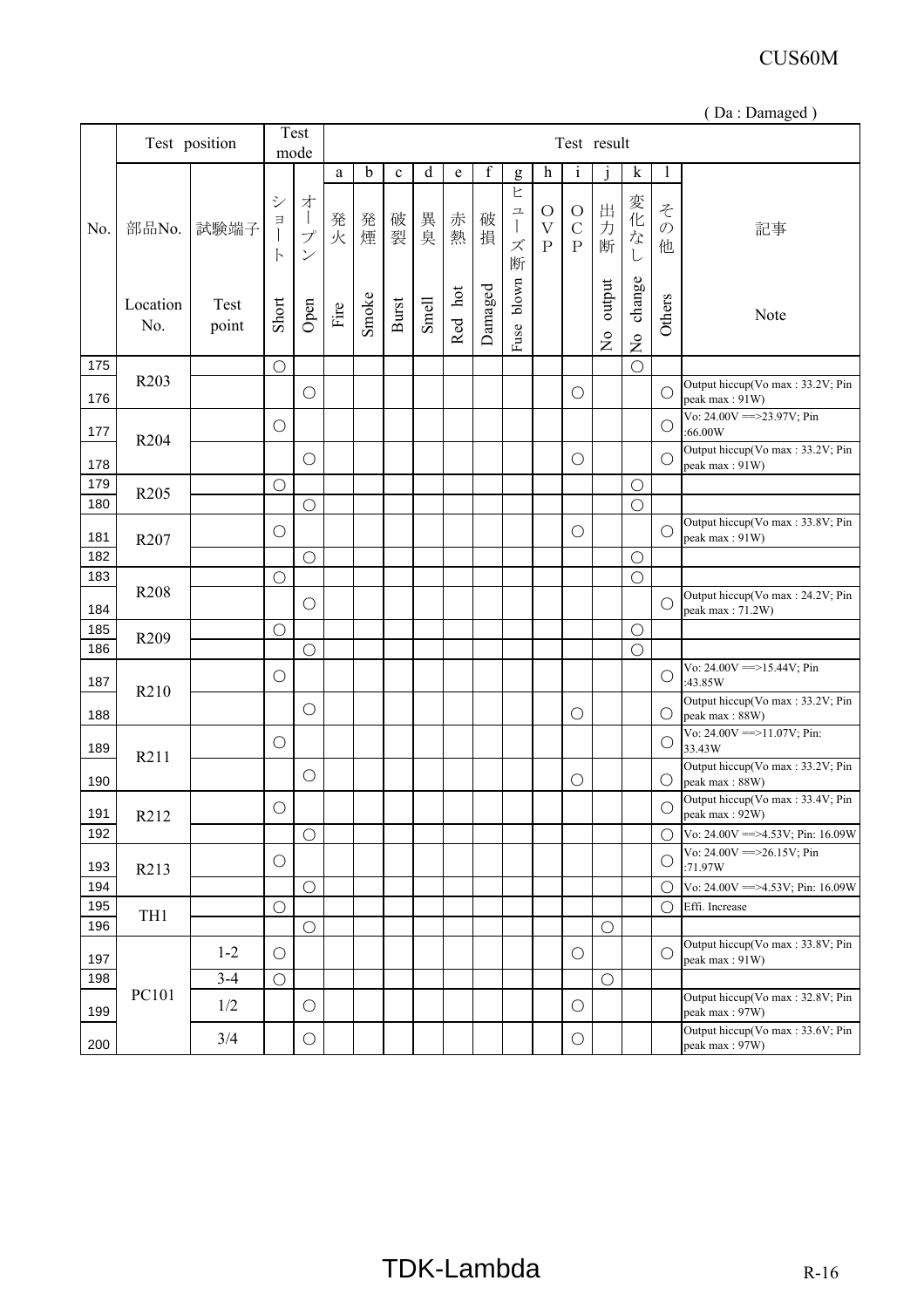## 6.振動試験 **Vibration Test**

**MODEL** : **CUS60M**

#### **(1)** 振動試験種類 **Vibration Test Class**

掃引振動数耐久試験 Frequency variable endurance test

#### **(2)** 使用振動試験装置 **Equipment Used**

Unholtz Dickie Corp. SAI30-R16C

#### **(3)** 試験条件 **Test Conditions**

| ・周波数範囲          | : $10 \sim 500$ Hz                                     | ・振動方向       | X, Y, Z     |
|-----------------|--------------------------------------------------------|-------------|-------------|
| Sweep frequency |                                                        | Direction   |             |
| ・掃引時間           | : 1.0分間                                                | ·試験時間       | : 各方向共 1時間  |
| Sweep time      | 1.0min                                                 | Sweep count | 1 hour each |
| ·加速度            | $:$ $\rightarrow \mathbb{E}$ 19.6m/s <sup>2</sup> (2G) |             |             |
| Acceleration    | Constant                                               |             |             |

## **(4)** 試験方法 **Test Method**



## **(5)** 判定条件 **Judging Conditions**

1.破壊しない事

Not to be broken 2.試験後の特性は初期値から変動していない事 Characteristic to be within regulation specification after the test.

#### **(6)** 試験結果 **Test Results**

### 合格 **OK**

# $TDK-Lambda$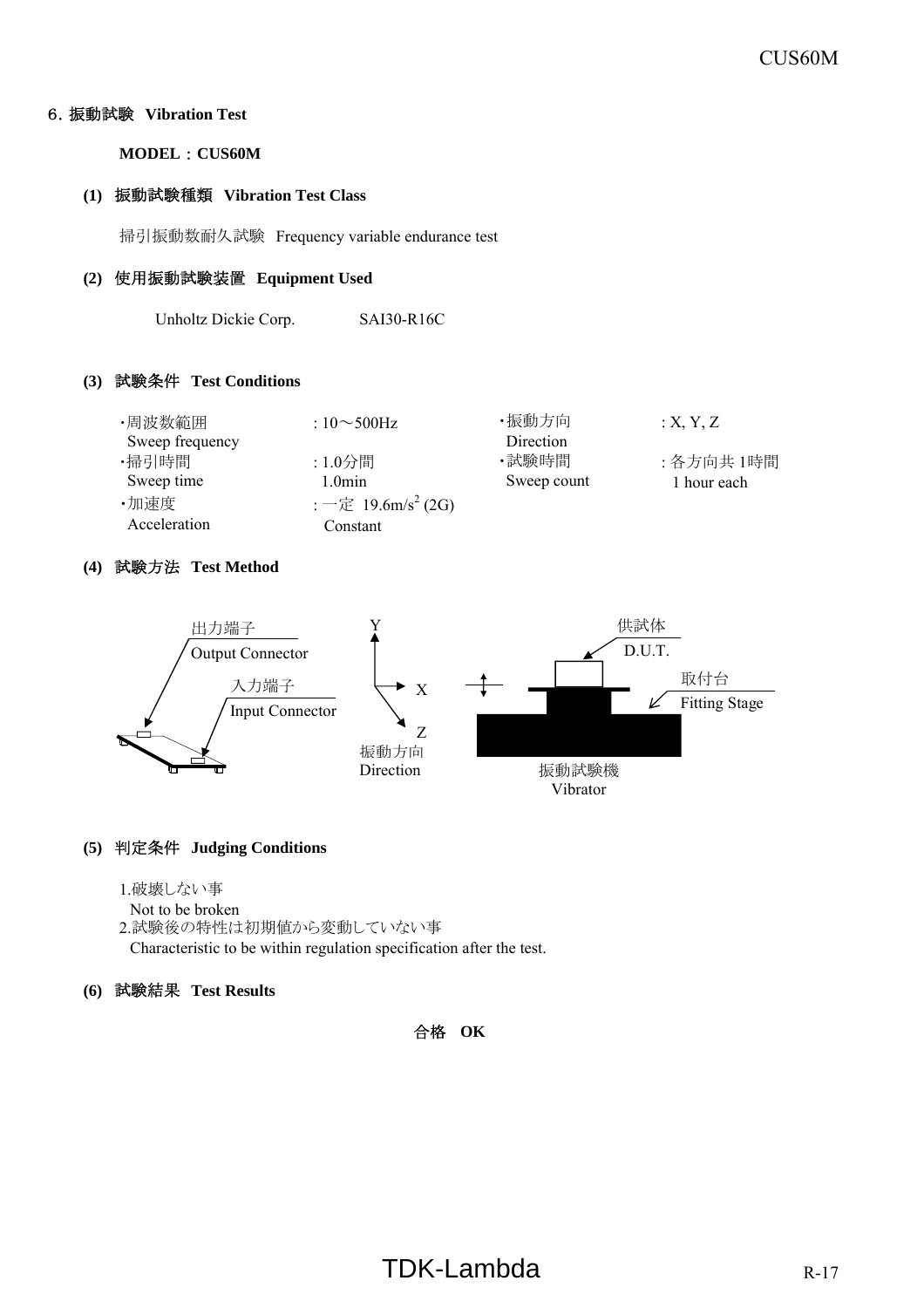## **7**.ノイズシミュレート試験 **Noise Simulate Test**

#### **MODEL** : **CUS60M**

#### **(1)** 試験回路及び測定器 **Test Circuit and Equipment**



#### **(2)** 試験条件 **Test Conditions**

| ・入力電圧               | : $100, 240$ VAC    | ・ノイズ雷圧      | : $0\infty2kV$     |
|---------------------|---------------------|-------------|--------------------|
| Input voltage       |                     | Noise level |                    |
| ・出力電圧               | :定格                 | ・位相         | : $0 \sim 360$ deg |
| Output Voltage      | Rated               | Phase       |                    |
| ·出力電流               | $: 0, 100\%$        | ・極性         | $: +,-$            |
| Output current      |                     | Polarity    |                    |
| ・周囲温度               | : $25^{\circ}$ C    | ・印加モード      | : コモン、ノーマル         |
| Ambient temperature |                     | Mode        | Common, Normal     |
| ・パルス幅               | : $50 \sim 1000$ ns | ・トリガ選択      | $:$ Line           |
| Pulse width         | Trigger select      |             |                    |

#### **(3)** 判定条件 **Judging Conditions**

1.破壊しない事 Not to be broken 2.出力がダウンしない事 Not to be shut down output 3.その他異常のない事 No other out of orders

#### **(4)** 試験結果 **Test Results**

合格 **OK**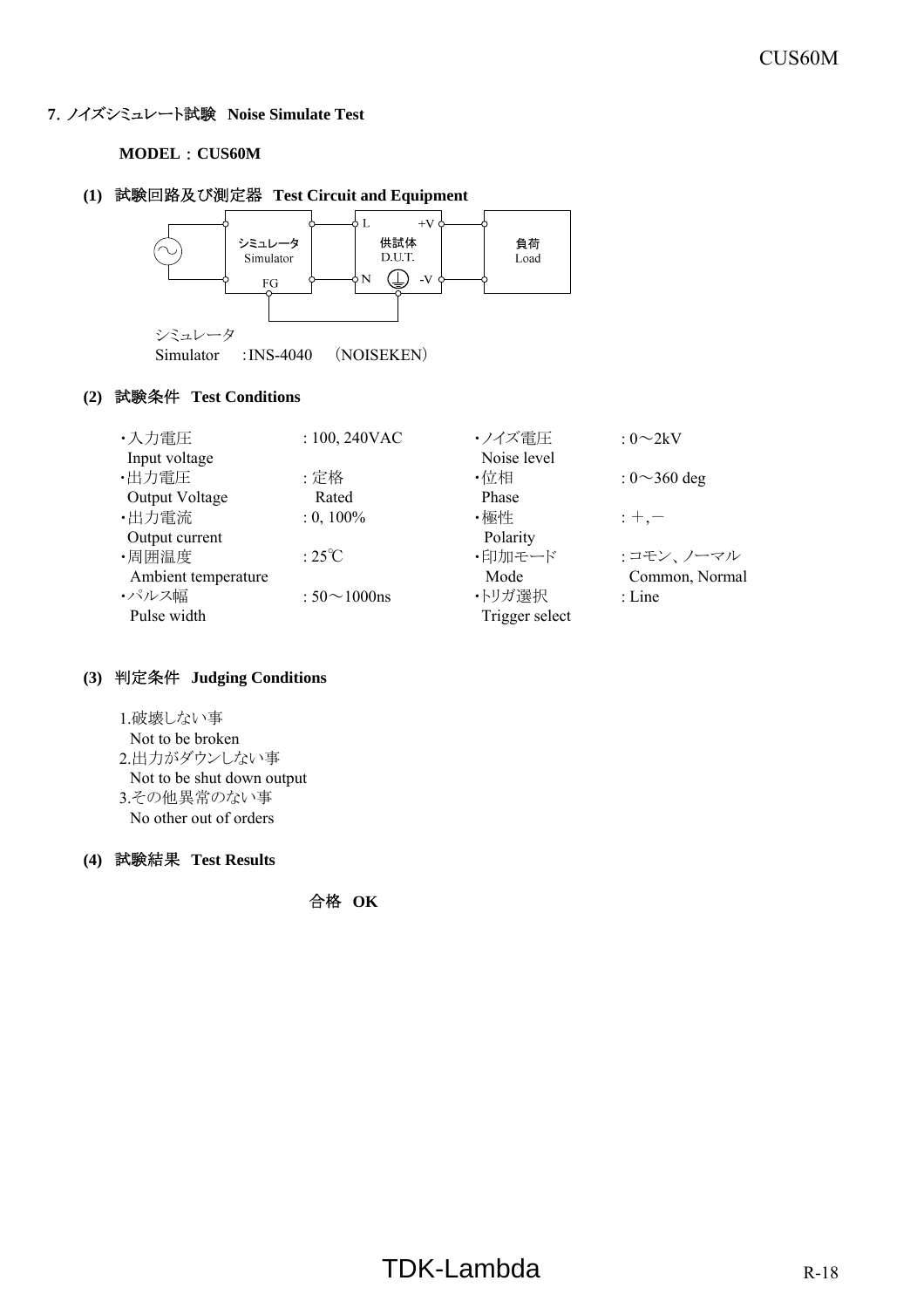#### **8**.熱衝撃試験 **Thermal Shock Test**

**MODEL** : **CUS60M**

#### **(1)** 使用計測器 **Equipment Used**

TSA-101S-W : ESPEC

#### **(2)** 試験条件 **Test Conditions**



#### **(3)** 試験方法 **Test Method**

 初期測定の後、供試品を試験槽に入れ、上記サイクルで試験を行う。700サイクル後に、 供試品を常温常湿下に1時間放置し、出力に異常がない事を確認する。

 Before testing, check if there is no abnormal output, then put the D.U.T. in testing chamber, and test it according to the above cycle. 700 cycles later, leave it for 1 hour at the room temperature , then check if there is no abnormal output.

#### **(4)** 判定条件 **Judging Conditions**

1.破壊しない事

```
Not to be broken
```
2.試験後の特性は初期値から変動していない事

Characteristic to be within regulation specification after the test.

#### **(5)** 試験結果 **Test Results**

合格 **OK**